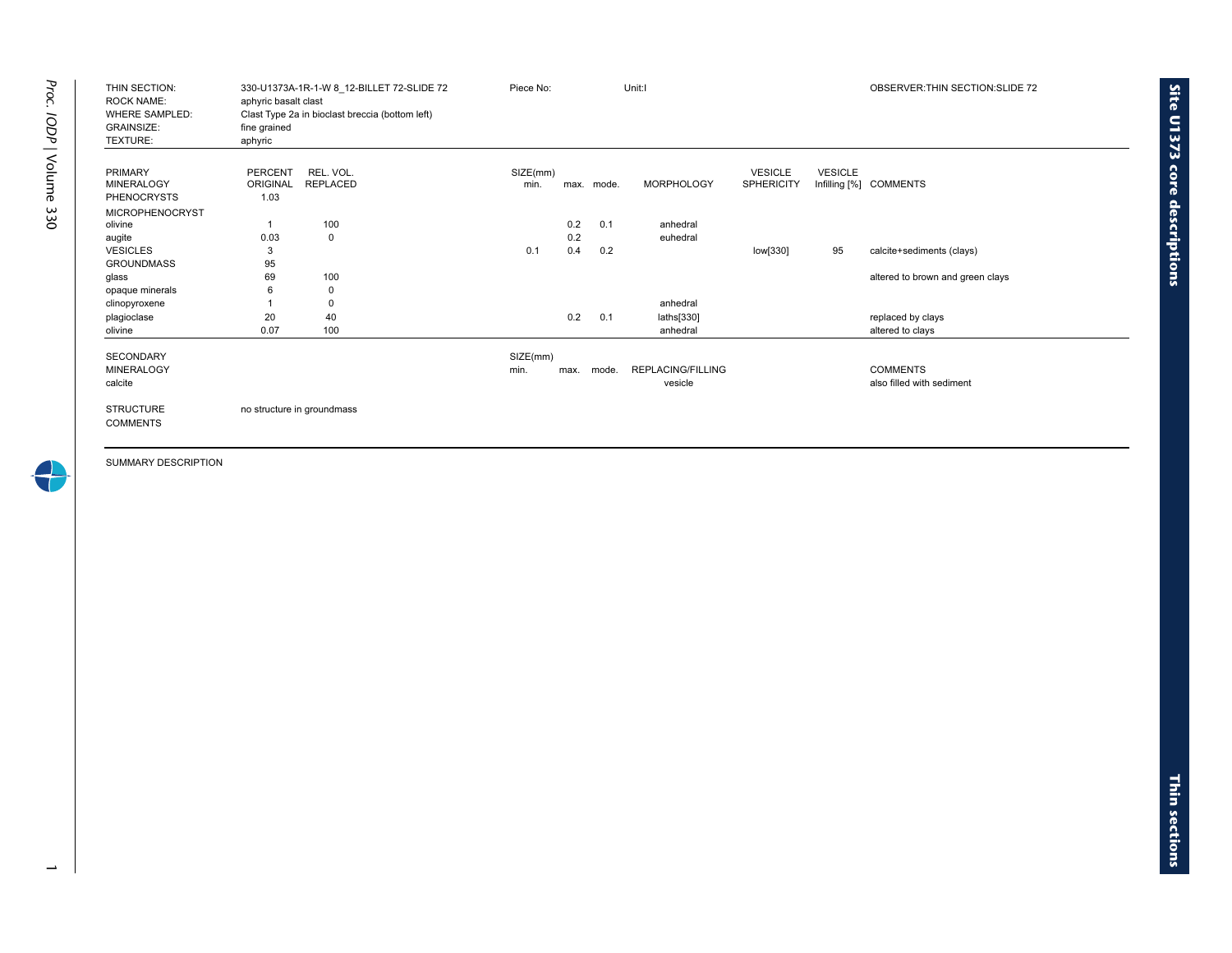| THIN SECTION:<br><b>ROCK NAME:</b><br><b>WHERE SAMPLED:</b><br><b>GRAINSIZE:</b><br>TEXTURE: | aphyric basalt clast<br>clast type 2a<br>fine grained<br>aphyric | 330-U1373A-1R-1-W 40 42-BILLET 73-SLIDE 73                  | Piece No:        |      |            | Unit:I                              |                                     |                | OBSERVER: THIN SECTION: SLIDE 73                            |
|----------------------------------------------------------------------------------------------|------------------------------------------------------------------|-------------------------------------------------------------|------------------|------|------------|-------------------------------------|-------------------------------------|----------------|-------------------------------------------------------------|
| PRIMARY<br><b>MINERALOGY</b><br><b>PHENOCRYSTS</b>                                           | PERCENT<br>ORIGINAL<br>19.5                                      | REL. VOL.<br><b>REPLACED</b>                                | SIZE(mm)<br>min. |      | max. mode. | <b>MORPHOLOGY</b>                   | <b>VESICLE</b><br><b>SPHERICITY</b> | <b>VESICLE</b> | Infilling [%] COMMENTS                                      |
| <b>MICROPHENOCRYST</b>                                                                       |                                                                  |                                                             |                  |      |            |                                     |                                     |                |                                                             |
| clinopyroxene                                                                                | 0.5                                                              | 0                                                           |                  | 0.5  |            | subhedral                           |                                     |                |                                                             |
| olivine                                                                                      | 4                                                                | 90                                                          |                  | 0.7  | 0.3        | subhedral to<br>anhedral[330]       |                                     |                | Altered to minerals of brown & white clays +/- carbonates   |
| plagioclase                                                                                  | 15                                                               | $\mathbf 0$                                                 |                  | 0.4  | 0.2        | laths[330]                          |                                     |                | Trachytic texture                                           |
| <b>VESICLES</b>                                                                              | 0.5                                                              |                                                             | 0.08             | 0.5  | 0.2        |                                     | low[330]                            | 100            | filled by fibrous brown & white clays                       |
| <b>GROUNDMASS</b>                                                                            | 80                                                               |                                                             |                  |      |            |                                     |                                     |                |                                                             |
| glass                                                                                        | 70                                                               | 100                                                         |                  |      |            |                                     |                                     |                | Altered to brown and green clays (nontronite) and iron      |
| plagioclase                                                                                  | 3                                                                | 20                                                          |                  | 0.04 | 0.02       | subhedral                           |                                     |                | partly altered to clays.                                    |
| opaque minerals                                                                              | 5                                                                | $\mathbf 0$                                                 |                  |      |            |                                     |                                     |                |                                                             |
| clinopyroxene                                                                                | $\overline{2}$                                                   | $\Omega$                                                    |                  | 0.04 | 0.03       | anhedral                            |                                     |                |                                                             |
| <b>SECONDARY</b><br><b>MINERALOGY</b><br>brown clay                                          |                                                                  |                                                             | SIZE(mm)<br>min. | max. | mode.      | <b>REPLACING/FILLING</b><br>vesicle |                                     |                | <b>COMMENTS</b><br>filled with fibrous brown and white clay |
| <b>STRUCTURE</b><br><b>COMMENTS</b>                                                          |                                                                  | trachytic flow texture defined by aligned plagioclase laths |                  |      |            |                                     |                                     |                |                                                             |

**Site U1373 core** 

**descriptions**



÷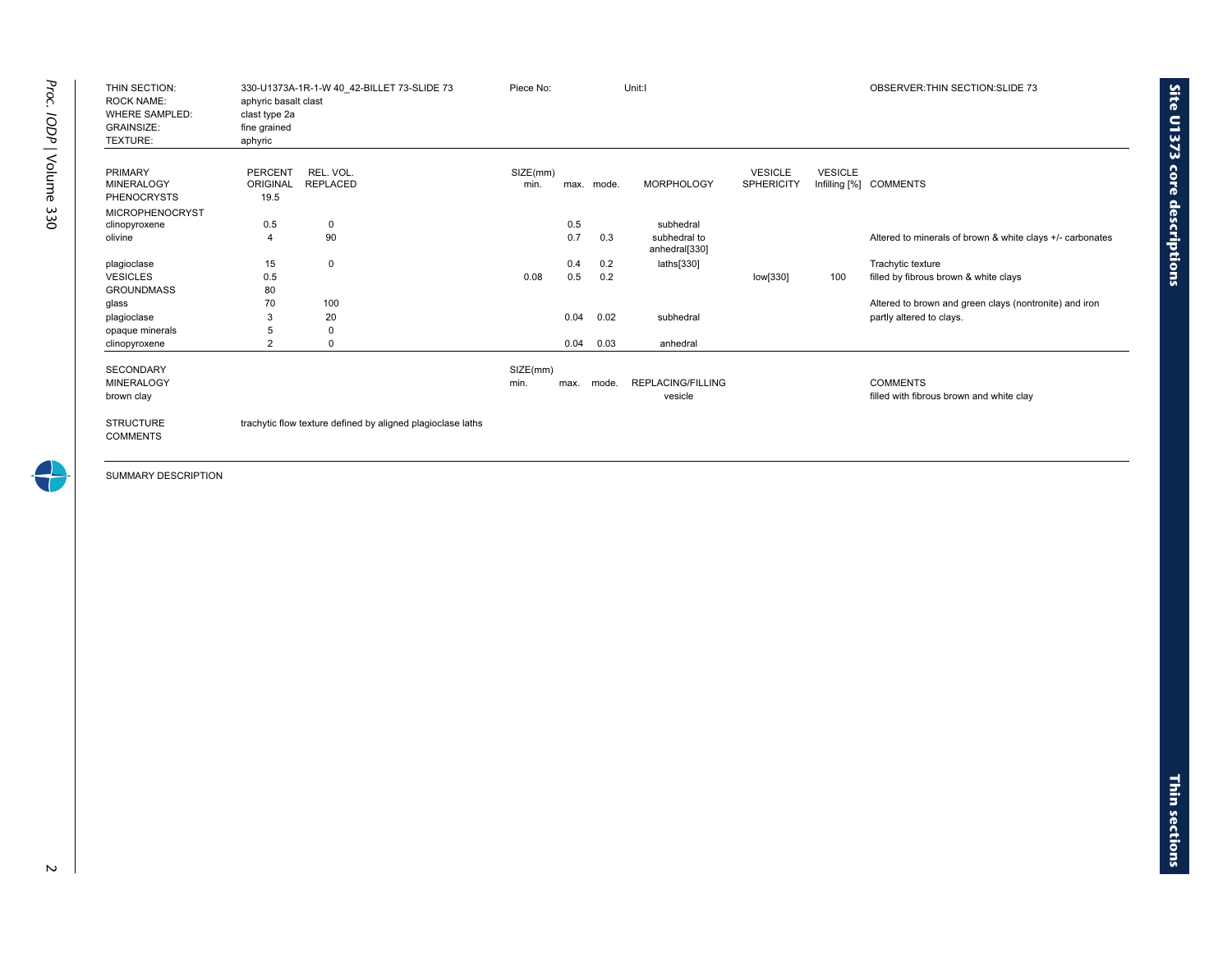| THIN SECTION:<br><b>ROCK NAME:</b><br><b>WHERE SAMPLED:</b><br><b>GRAINSIZE:</b><br>TEXTURE: | 330-U1373A-1R-2-W 7 9-BILLET 74-SLIDE 74<br>aphyric basalt clast<br>Clast type 5a in breccia; down right-hand side<br>fine grained<br>aphyric | Piece No:                |            | Unit:I                        |                                     |                | OBSERVER: THIN SECTION: SLIDE 74   |
|----------------------------------------------------------------------------------------------|-----------------------------------------------------------------------------------------------------------------------------------------------|--------------------------|------------|-------------------------------|-------------------------------------|----------------|------------------------------------|
| <b>PRIMARY</b><br><b>MINERALOGY</b><br><b>PHENOCRYSTS</b>                                    | <b>PERCENT</b><br>REL. VOL.<br>REPLACED<br>ORIGINAL                                                                                           | SIZE(mm)<br>min.         | max. mode. | <b>MORPHOLOGY</b>             | <b>VESICLE</b><br><b>SPHERICITY</b> | <b>VESICLE</b> | Infilling [%] COMMENTS             |
| <b>MICROPHENOCRYST</b><br>augite                                                             |                                                                                                                                               | 0.5                      | 0.1        | euhedral to<br>subhedral[330] |                                     |                |                                    |
| <b>VESICLES</b><br><b>GROUNDMASS</b>                                                         | 15<br>84                                                                                                                                      | 0.1<br>1.6               | 0.3        |                               | moderate[330]                       | 10             |                                    |
| augite                                                                                       | 0                                                                                                                                             | 0.05                     | 0.03       | anhedral                      |                                     |                |                                    |
| opaque minerals                                                                              | 3<br>0                                                                                                                                        |                          |            |                               |                                     |                |                                    |
| plagioclase                                                                                  | 10<br>0                                                                                                                                       | 0.2                      | 0.1        | laths[330]                    |                                     |                |                                    |
| glass                                                                                        | 70<br>100                                                                                                                                     |                          |            |                               |                                     |                |                                    |
| <b>SECONDARY</b><br><b>MINERALOGY</b><br>clay                                                |                                                                                                                                               | SIZE(mm)<br>min.<br>max. | mode.      | REPLACING/FILLING<br>vesicle  |                                     |                | <b>COMMENTS</b><br>clay at the rim |
| <b>STRUCTURE</b><br><b>COMMENTS</b>                                                          | no structure in groundmass                                                                                                                    |                          |            |                               |                                     |                |                                    |

 $\rightarrow$ 

**Site U1373 core**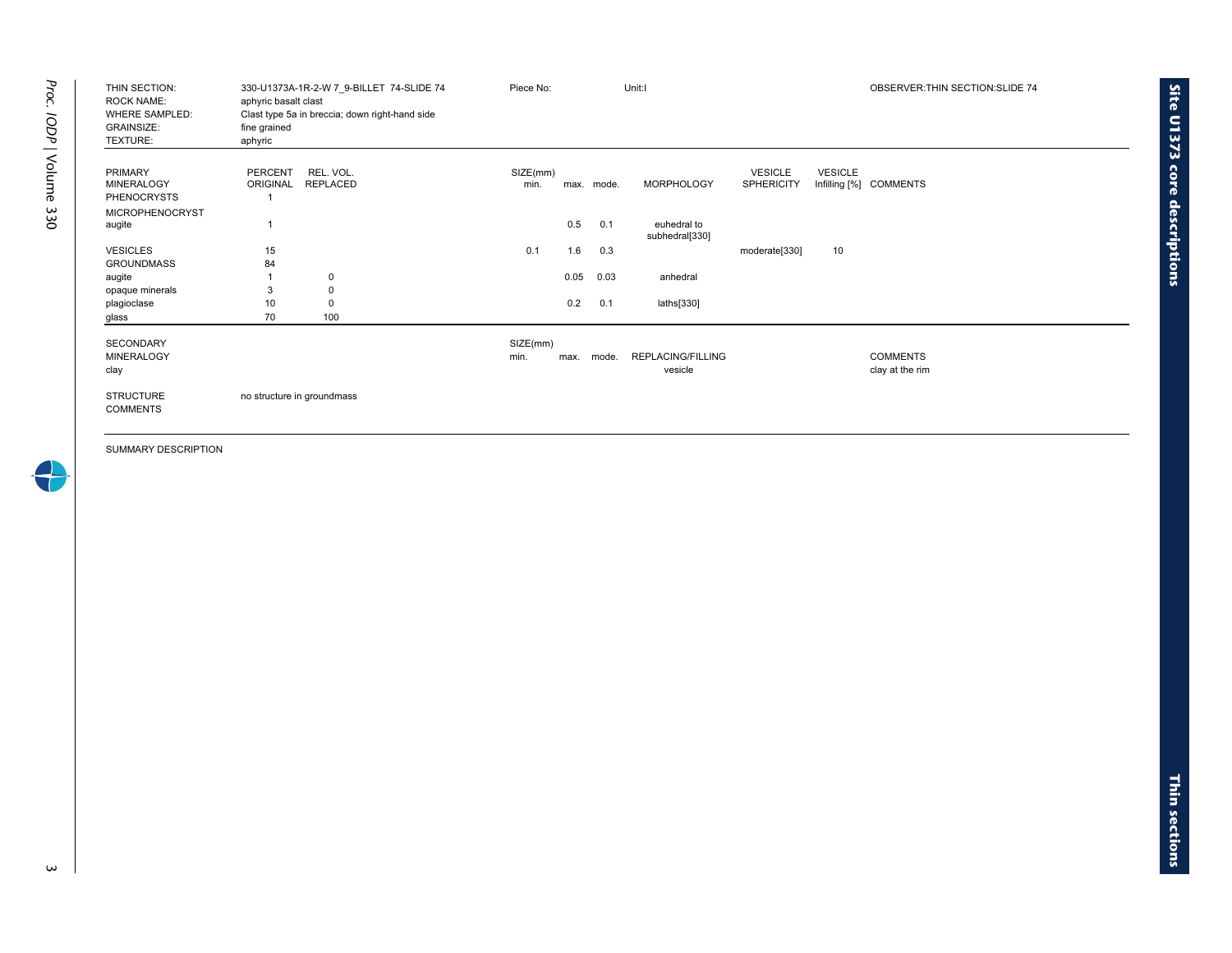| THIN SECTION:<br><b>ROCK NAME:</b><br><b>WHERE SAMPLED:</b><br><b>GRAINSIZE:</b><br>TEXTURE: | clast type 7a<br>fine grained | 330-U1373A-1R-2-W 123 125-BILLET 76-SLIDE 76<br>highly phyric augite-olivine-plagioclase[EXP330] basalt clast<br>highly phyric & aphanitic[330] | Piece No:    |              |      | Unit:I                   |                   |                | OBSERVER: THIN SECTION: SLIDE 76                                    |
|----------------------------------------------------------------------------------------------|-------------------------------|-------------------------------------------------------------------------------------------------------------------------------------------------|--------------|--------------|------|--------------------------|-------------------|----------------|---------------------------------------------------------------------|
| <b>PRIMARY</b>                                                                               | PERCENT                       | REL. VOL.                                                                                                                                       | SIZE(mm)     |              |      |                          | <b>VESICLE</b>    | <b>VESICLE</b> |                                                                     |
| <b>MINERALOGY</b>                                                                            | ORIGINAL                      | <b>REPLACED</b>                                                                                                                                 | min.         | max. mode.   |      | <b>MORPHOLOGY</b>        | <b>SPHERICITY</b> |                | Infilling [%] COMMENTS                                              |
| <b>PHENOCRYSTS</b>                                                                           | 23                            |                                                                                                                                                 |              |              |      |                          |                   |                |                                                                     |
| olivine                                                                                      | 8                             | 40                                                                                                                                              |              | 3.8          |      | subhedral                |                   |                | edges & cracks altered (can also be glomerocryst).                  |
| plagioclase                                                                                  | 5                             | 0                                                                                                                                               |              | 4            | 1.4  | euhedral                 |                   |                | oscillatory zoning (can also be glomerocryst).                      |
| augite                                                                                       | 10                            | $\mathbf 0$                                                                                                                                     |              | 8.5          | 2.4  | euhedral                 |                   |                | oscillatory zoning (can also be glomerocryst).                      |
| <b>MICROPHENOCRYST</b><br><b>VESICLES</b>                                                    |                               |                                                                                                                                                 |              | 0            |      |                          |                   |                |                                                                     |
| <b>GROUNDMASS</b>                                                                            | 77                            |                                                                                                                                                 |              |              |      |                          |                   |                |                                                                     |
| olivine                                                                                      | $\overline{7}$                | 80                                                                                                                                              |              | 0.08<br>0.01 |      | subhedral                |                   |                |                                                                     |
| plagioclase                                                                                  | 25                            | $\mathbf 0$                                                                                                                                     |              | 0.1          | 0.03 | laths[330]               |                   |                | (in log sheet only: "and also subhedral" -- under<br>"Shape/Habit". |
| glass                                                                                        | 40                            | $\mathbf 0$                                                                                                                                     |              |              |      |                          |                   |                |                                                                     |
| Fe-Ti oxides                                                                                 | 5                             | 0                                                                                                                                               |              | 0.6          | 0.05 | subhedral                |                   |                |                                                                     |
| <b>SECONDARY</b>                                                                             |                               |                                                                                                                                                 | SIZE(mm)     |              |      |                          |                   |                |                                                                     |
| <b>MINERALOGY</b>                                                                            |                               |                                                                                                                                                 | min.<br>max. | mode.        |      | <b>REPLACING/FILLING</b> |                   |                | <b>COMMENTS</b>                                                     |
| <b>STRUCTURE</b><br><b>COMMENTS</b>                                                          |                               | no structure in groundmass                                                                                                                      |              |              |      |                          |                   |                |                                                                     |

SUMMARY DESCRIPTION See: Photos.

 $\begin{array}{c} \textbf{I} \ \textbf{I} \end{array}$ 

**Site U1373 core**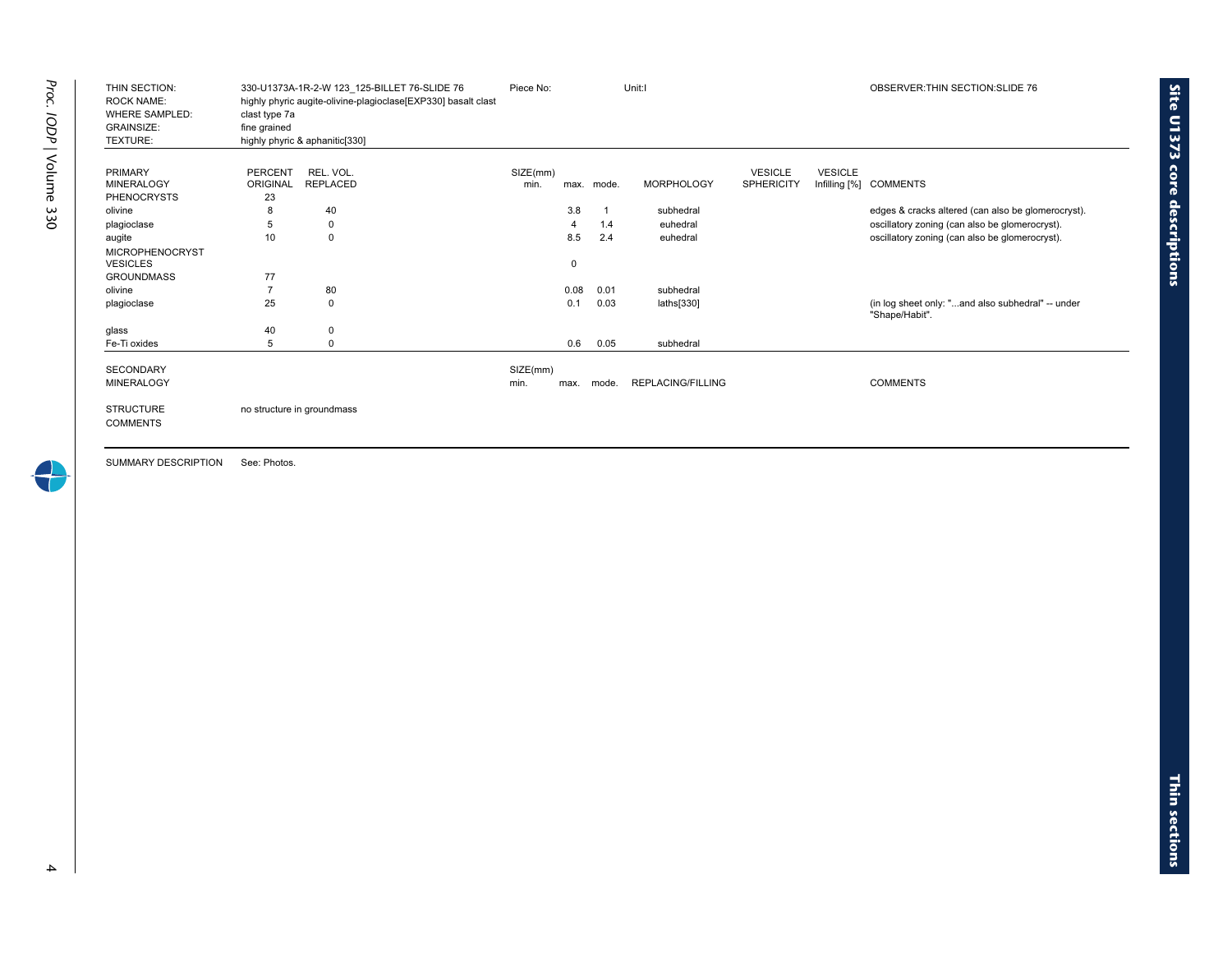| THIN SECTION:<br><b>ROCK NAME:</b><br><b>WHERE SAMPLED:</b><br><b>GRAINSIZE:</b><br>TEXTURE: | basalt conglomerate<br>fine grained<br>aphyric | 330-U1373A-1R-3-W 66 70-BILLET 77-SLIDE 77<br>basalt clast type 5a in upper conglomerate; several clasts; clast bottom left | Piece No:        |      |            | Unit:I            |                                     |                | OBSERVER: THIN SECTION: SLIDE 77                     |
|----------------------------------------------------------------------------------------------|------------------------------------------------|-----------------------------------------------------------------------------------------------------------------------------|------------------|------|------------|-------------------|-------------------------------------|----------------|------------------------------------------------------|
| <b>PRIMARY</b><br><b>MINERALOGY</b><br><b>PHENOCRYSTS</b><br><b>MICROPHENOCRYST</b>          | PERCENT<br>ORIGINAL                            | REL. VOL.<br><b>REPLACED</b>                                                                                                | SIZE(mm)<br>min. |      | max. mode. | <b>MORPHOLOGY</b> | <b>VESICLE</b><br><b>SPHERICITY</b> | <b>VESICLE</b> | Infilling [%] COMMENTS                               |
| olivine                                                                                      |                                                | 100                                                                                                                         |                  | 0.5  | 0.25       | skeletal          |                                     |                | "skeletal-anhedral"; minerals replaced by iddingsite |
| <b>VESICLES</b>                                                                              | 5                                              |                                                                                                                             | 0.05             | 0.4  | 0.2        |                   | low[330]                            | 75             | filled with calcite & patchy quartz.                 |
| <b>GROUNDMASS</b>                                                                            | 94                                             |                                                                                                                             |                  |      |            |                   |                                     |                |                                                      |
| Fe-Ti oxides                                                                                 | 5                                              | $\Omega$                                                                                                                    |                  | 0.2  | 0.01       |                   |                                     |                |                                                      |
| plagioclase                                                                                  | 36                                             | $\Omega$                                                                                                                    |                  | 0.2  | 0.1        | laths[330]        |                                     |                |                                                      |
| glass                                                                                        | 38                                             | 100                                                                                                                         |                  |      |            |                   |                                     |                | replaced                                             |
| augite                                                                                       | 5                                              | $\Omega$                                                                                                                    |                  | 0.2  | 0.1        |                   |                                     |                |                                                      |
| olivine                                                                                      | 10                                             | 100                                                                                                                         |                  | 0.1  | 0.1        |                   |                                     |                | replaced by iddingsite                               |
| <b>SECONDARY</b>                                                                             |                                                |                                                                                                                             | SIZE(mm)         |      |            |                   |                                     |                |                                                      |
| <b>MINERALOGY</b>                                                                            |                                                |                                                                                                                             | min.             | max. | mode.      | REPLACING/FILLING |                                     |                | <b>COMMENTS</b>                                      |
| <b>STRUCTURE</b><br><b>COMMENTS</b>                                                          |                                                | no structure in groundmass                                                                                                  |                  |      |            |                   |                                     |                |                                                      |

*Proc. IODP* | Volume 330

4

**Site U1373 core**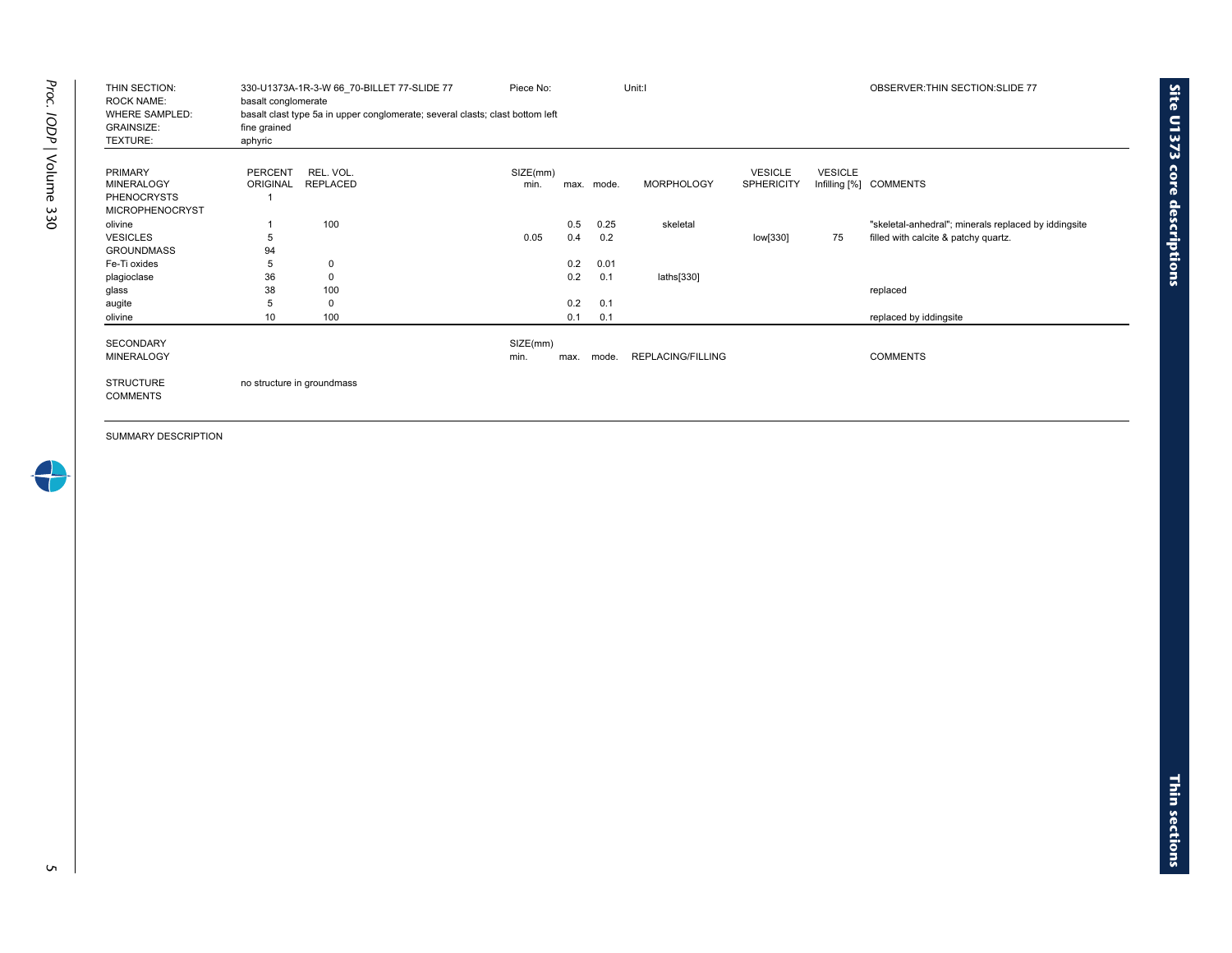| THIN SECTION:<br><b>ROCK NAME:</b><br><b>WHERE SAMPLED:</b><br><b>GRAINSIZE:</b><br>TEXTURE: | auto brecciated lava flow<br>fine grained<br>moderately phyric | 330-U1373A-2R-3-W 133 135-BILLET 78-SLIDE 78<br>moderately olivine-phyric basalt | Piece No:        |      |                | Unit:3                   |                                     |                | OBSERVER: THIN SECTION: SLIDE 78                |
|----------------------------------------------------------------------------------------------|----------------------------------------------------------------|----------------------------------------------------------------------------------|------------------|------|----------------|--------------------------|-------------------------------------|----------------|-------------------------------------------------|
| <b>PRIMARY</b><br><b>MINERALOGY</b>                                                          | <b>PERCENT</b><br>ORIGINAL                                     | REL. VOL.<br><b>REPLACED</b>                                                     | SIZE(mm)<br>min. |      | max. mode.     | <b>MORPHOLOGY</b>        | <b>VESICLE</b><br><b>SPHERICITY</b> | <b>VESICLE</b> | Infilling [%] COMMENTS                          |
| <b>PHENOCRYSTS</b>                                                                           | 4.5                                                            |                                                                                  |                  |      |                |                          |                                     |                |                                                 |
| olivine                                                                                      | 2                                                              | 100                                                                              |                  | 2.2  | 1.5            | euhedral                 |                                     |                | altered to iddingsite & brown clays (hematite?) |
| augite<br><b>MICROPHENOCRYST</b>                                                             | 0.5                                                            | $\mathbf 0$                                                                      |                  | 2.3  | 1.1            | subhedral                |                                     |                |                                                 |
| olivine                                                                                      | 0.5                                                            | 0                                                                                |                  | 0.5  | 0.3            | subhedral                |                                     |                | altered to iddingsite & brown clays (hematite?) |
| plagioclase                                                                                  | 0.5                                                            | 0                                                                                |                  | 0.5  | 0.1            | laths[330]               |                                     |                |                                                 |
| augite                                                                                       |                                                                | $\mathbf 0$                                                                      |                  | 0.3  | 0.1            | subhedral                |                                     |                |                                                 |
| <b>VESICLES</b>                                                                              | 15                                                             |                                                                                  | 0.5              | 10   | $\overline{1}$ |                          | low and<br>elongated[EXP330]        | 80             | filled by calcite & zeolite                     |
| <b>GROUNDMASS</b>                                                                            | 79.5                                                           |                                                                                  |                  |      |                |                          |                                     |                |                                                 |
| plagioclase                                                                                  | 3                                                              | 0                                                                                |                  |      |                | subhedral                |                                     |                |                                                 |
| glass                                                                                        | 70                                                             | 100                                                                              |                  |      |                |                          |                                     |                | altered to brown clays                          |
| augite                                                                                       | 0.5                                                            | 0                                                                                |                  |      |                | anhedral                 |                                     |                |                                                 |
| opaque minerals                                                                              | 5                                                              | $\Omega$                                                                         |                  |      |                |                          |                                     |                |                                                 |
| olivine                                                                                      |                                                                | 100                                                                              |                  |      |                | anhedral                 |                                     |                | replaced by iddingsite.                         |
| <b>SECONDARY</b>                                                                             |                                                                |                                                                                  | SIZE(mm)         |      |                |                          |                                     |                |                                                 |
| <b>MINERALOGY</b>                                                                            |                                                                |                                                                                  | min.             | max. | mode.          | <b>REPLACING/FILLING</b> |                                     |                | <b>COMMENTS</b>                                 |
| calcite                                                                                      |                                                                |                                                                                  |                  |      |                | vesicle                  |                                     |                | Some zeolite present also                       |
| <b>STRUCTURE</b><br><b>COMMENTS</b>                                                          |                                                                | no structure in groundmass                                                       |                  |      |                |                          |                                     |                |                                                 |

SUMMARY DESCRIPTION Photo of carbonate cutting an olivine crystal; altered olivines.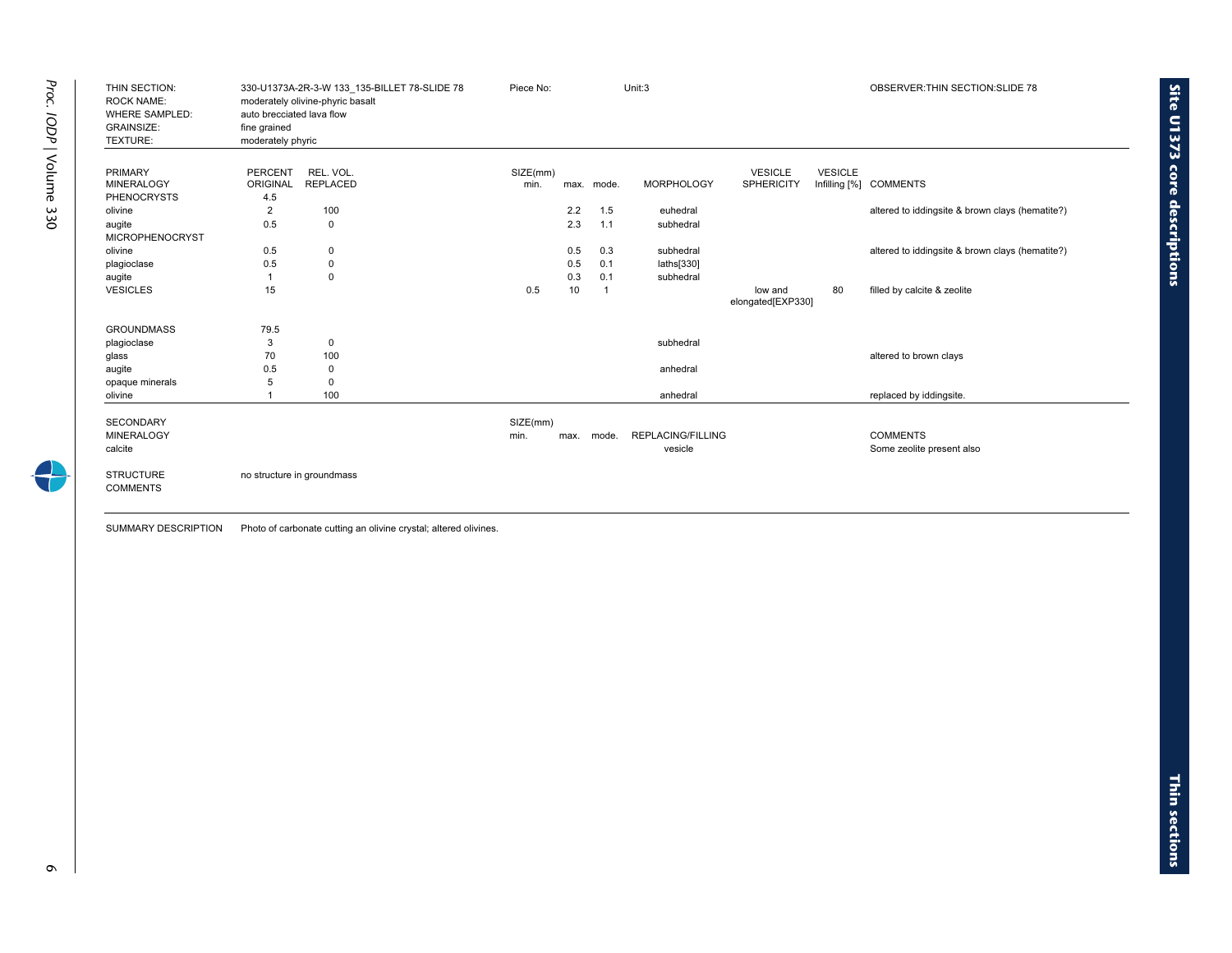| THIN SECTION:<br><b>ROCK NAME:</b><br><b>WHERE SAMPLED:</b><br><b>GRAINSIZE:</b><br>TEXTURE: | <b>CLAST TYPE 7</b><br>fine grained | 330-U1373A-7R-1-W 84 86-BILLET 89-SLIDE 89<br>highly olivine-phyric[EXP330] basalt<br>highly phyric & intergranular                | Piece No: |      |            | Unit:III                      |                   |                | OBSERVER: THIN SECTION: SLIDE 89                   |
|----------------------------------------------------------------------------------------------|-------------------------------------|------------------------------------------------------------------------------------------------------------------------------------|-----------|------|------------|-------------------------------|-------------------|----------------|----------------------------------------------------|
|                                                                                              |                                     |                                                                                                                                    |           |      |            |                               |                   |                |                                                    |
| PRIMARY                                                                                      | <b>PERCENT</b>                      | REL. VOL.                                                                                                                          | SIZE(mm)  |      |            |                               | <b>VESICLE</b>    | <b>VESICLE</b> |                                                    |
| <b>MINERALOGY</b>                                                                            | <b>ORIGINAL</b>                     | <b>REPLACED</b>                                                                                                                    | min.      |      | max. mode. | <b>MORPHOLOGY</b>             | <b>SPHERICITY</b> |                | Infilling [%] COMMENTS                             |
| <b>PHENOCRYSTS</b>                                                                           | 17.2                                |                                                                                                                                    |           |      |            |                               |                   |                |                                                    |
| augite                                                                                       | 8                                   | 0                                                                                                                                  |           | 6    | 2.4        | euhedral to<br>subhedral[330] |                   |                | CLAST TYPE 7: centered-zoning and rich in Ti.      |
| olivine                                                                                      | 9                                   | 100                                                                                                                                |           | 5    | 3          | subhedral                     |                   |                | CLAST TYPE 7: replaced by green clay and smectite. |
| plagioclase                                                                                  | 0.2                                 | $\mathbf 0$                                                                                                                        |           | 3.2  | 3.2        | anhedral                      |                   |                | <b>CLAST TYPE 7.</b>                               |
| <b>MICROPHENOCRYST</b>                                                                       |                                     |                                                                                                                                    |           |      |            |                               |                   |                |                                                    |
| <b>VESICLES</b>                                                                              | 3                                   |                                                                                                                                    | 0.8       | 5    | 3          |                               | high[330]         | 100            | <b>CLAST TYPE 7</b>                                |
| <b>GROUNDMASS</b>                                                                            | CLAST TYPE 7: 79.8                  |                                                                                                                                    |           |      |            |                               |                   |                |                                                    |
| olivine                                                                                      | $\overline{2}$                      | 100                                                                                                                                |           | 0.8  | 0.3        | subhedral to                  |                   |                | <b>CLAST TYPE 7</b>                                |
|                                                                                              |                                     |                                                                                                                                    |           |      |            | anhedral[330]                 |                   |                |                                                    |
| plagioclase                                                                                  | 25                                  | 0                                                                                                                                  |           | 1    | 0.8        | laths[330]                    |                   |                | <b>CLAST TYPE 7</b>                                |
| augite                                                                                       | 20                                  | $\mathbf 0$                                                                                                                        |           | 0.8  | 0.2        | subhedral to                  |                   |                | CLAST TYPE 7: Rich in Ti.                          |
|                                                                                              |                                     |                                                                                                                                    |           |      |            | anhedral[330]                 |                   |                |                                                    |
| glass                                                                                        | 31.8                                | 100                                                                                                                                |           |      |            |                               |                   |                |                                                    |
|                                                                                              |                                     |                                                                                                                                    |           |      |            |                               |                   |                |                                                    |
| <b>SECONDARY</b>                                                                             |                                     |                                                                                                                                    | SIZE(mm)  |      |            |                               |                   |                |                                                    |
| <b>MINERALOGY</b>                                                                            |                                     |                                                                                                                                    | min.      | max. | mode.      | <b>REPLACING/FILLING</b>      |                   |                | <b>COMMENTS</b>                                    |
| calcite                                                                                      |                                     |                                                                                                                                    |           |      |            | vesicle                       |                   |                | CLAST TYPE: Zeolites also present                  |
| <b>STRUCTURE</b><br><b>COMMENTS</b>                                                          |                                     | CLAST TYPE 7: Spherules in vesicles; no structure in groundmass. Vein is straight; 1mm in length/width. Carbonate vein & vesicles. |           |      |            |                               |                   |                |                                                    |

SUMMARY DESCRIPTION weak-to moderate vertical trachytic texture; vein is straight (about 1.8 mm in size, filled with carbonate, brown clay & with palagonized rim).

**Site U1373 core**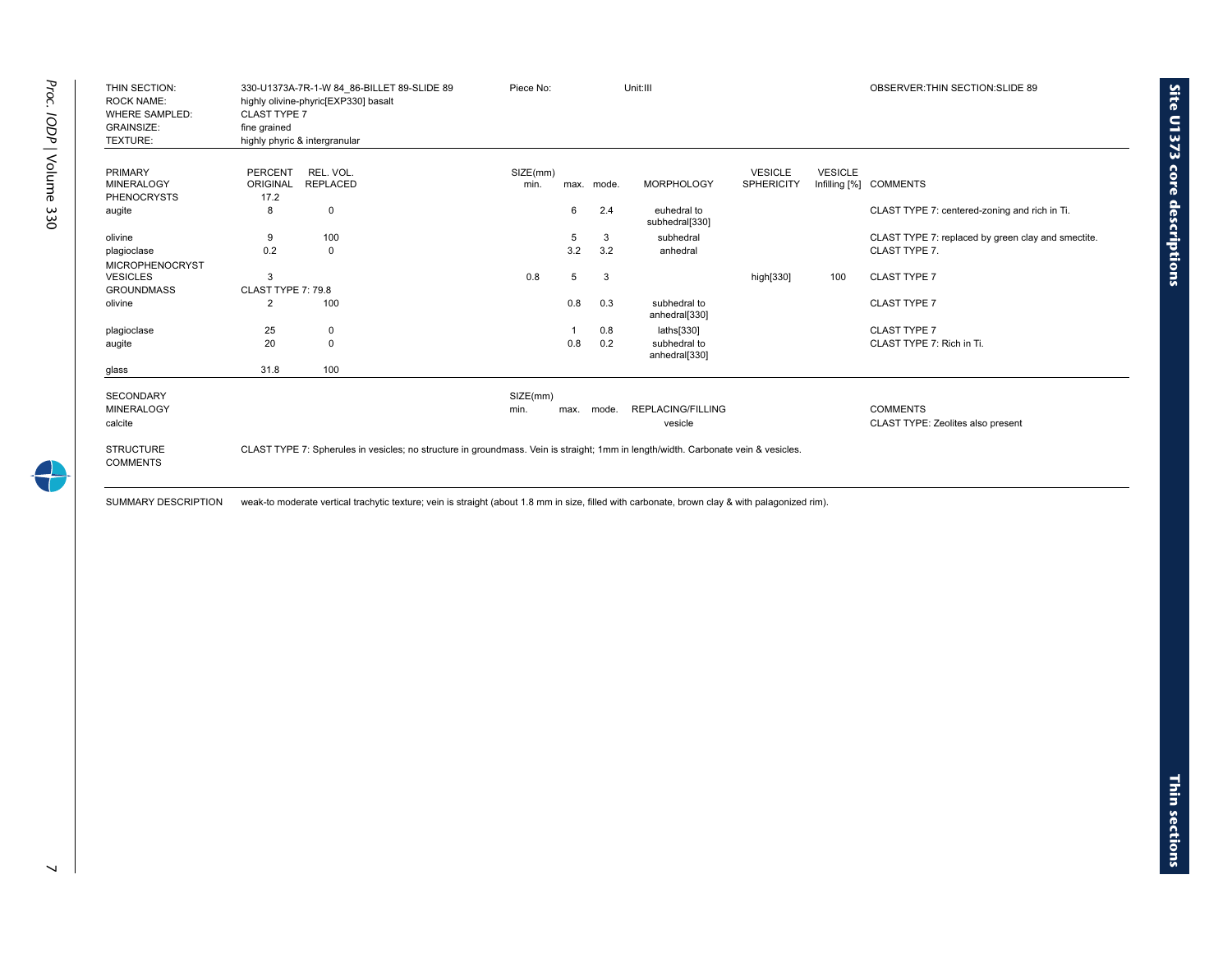| THIN SECTION:<br><b>ROCK NAME:</b><br><b>WHERE SAMPLED:</b><br><b>GRAINSIZE:</b><br>TEXTURE: | fine grained<br>highly phyric | 330-U1373A-7R-2-W 128 130-BILLET 90-SLIDE 90<br>highly olivine-pyroxene phyric basalt<br>lava flow, representative of unit 6 | Piece No: |      |            | Unit:6                        |                   |                | OBSERVER: THIN SECTION: SLIDE 90         |
|----------------------------------------------------------------------------------------------|-------------------------------|------------------------------------------------------------------------------------------------------------------------------|-----------|------|------------|-------------------------------|-------------------|----------------|------------------------------------------|
| <b>PRIMARY</b>                                                                               | <b>PERCENT</b>                | REL. VOL.                                                                                                                    | SIZE(mm)  |      |            |                               | <b>VESICLE</b>    | <b>VESICLE</b> |                                          |
| <b>MINERALOGY</b>                                                                            | <b>ORIGINAL</b>               | <b>REPLACED</b>                                                                                                              | min.      |      | max. mode. | <b>MORPHOLOGY</b>             | <b>SPHERICITY</b> |                | Infilling [%] COMMENTS                   |
| <b>PHENOCRYSTS</b><br>augite                                                                 | 28<br>5                       | 0                                                                                                                            |           | 3.2  | 1.4        | euhedral to                   |                   |                |                                          |
|                                                                                              |                               |                                                                                                                              |           |      |            | subhedral[330]                |                   |                |                                          |
| olivine                                                                                      | 6                             | 8                                                                                                                            |           | 4    | 2          | euhedral                      |                   |                | Olivine is partly altered to green clay. |
| <b>MICROPHENOCRYST</b>                                                                       |                               |                                                                                                                              |           |      |            |                               |                   |                |                                          |
| plagioclase                                                                                  | 9                             | 0                                                                                                                            |           | 0.7  | 0.2        | laths[330]                    |                   |                |                                          |
| olivine                                                                                      | 5                             | 8                                                                                                                            |           | 0.9  | 0.4        | euhedral                      |                   |                | Olivine is partly altered to green clay. |
| augite                                                                                       | 3                             | $\mathbf 0$                                                                                                                  |           | 0.9  | 0.5        | euhedral to<br>subhedral[330] |                   |                |                                          |
| <b>VESICLES</b>                                                                              |                               |                                                                                                                              | 0.06      | 0.4  | 0.2        |                               | high[330]         | 100            | Rounded. Filled by calcite.              |
| <b>GROUNDMASS</b>                                                                            | 71                            |                                                                                                                              |           |      |            |                               |                   |                |                                          |
| opaque minerals                                                                              | 4                             | $\mathbf 0$                                                                                                                  |           |      |            |                               |                   |                |                                          |
| glass                                                                                        | 31                            | 100                                                                                                                          |           |      |            |                               |                   |                |                                          |
| augite                                                                                       | 26                            | 0                                                                                                                            |           | 0.3  | 0.06       |                               |                   |                |                                          |
| plagioclase                                                                                  | 8                             | 0                                                                                                                            |           | 0.8  | 0.01       |                               |                   |                |                                          |
| olivine                                                                                      |                               | 10                                                                                                                           |           | 0.1  | 0.01       |                               |                   |                | Olivine is partly altered to green clay. |
| <b>SECONDARY</b>                                                                             |                               |                                                                                                                              | SIZE(mm)  |      |            |                               |                   |                |                                          |
| <b>MINERALOGY</b>                                                                            |                               |                                                                                                                              | min.      | max. | mode.      | <b>REPLACING/FILLING</b>      |                   |                | <b>COMMENTS</b>                          |
| calcite                                                                                      |                               |                                                                                                                              |           |      |            | vesicle                       |                   |                |                                          |
| <b>STRUCTURE</b><br><b>COMMENTS</b>                                                          |                               | Ti-Augite; no structure in groundmass                                                                                        |           |      |            |                               |                   |                |                                          |

SUMMARY DESCRIPTION Highly olivine-pyroxene-phyric lava flow. Photos of olivine & vesicles.

**Site U1373 core**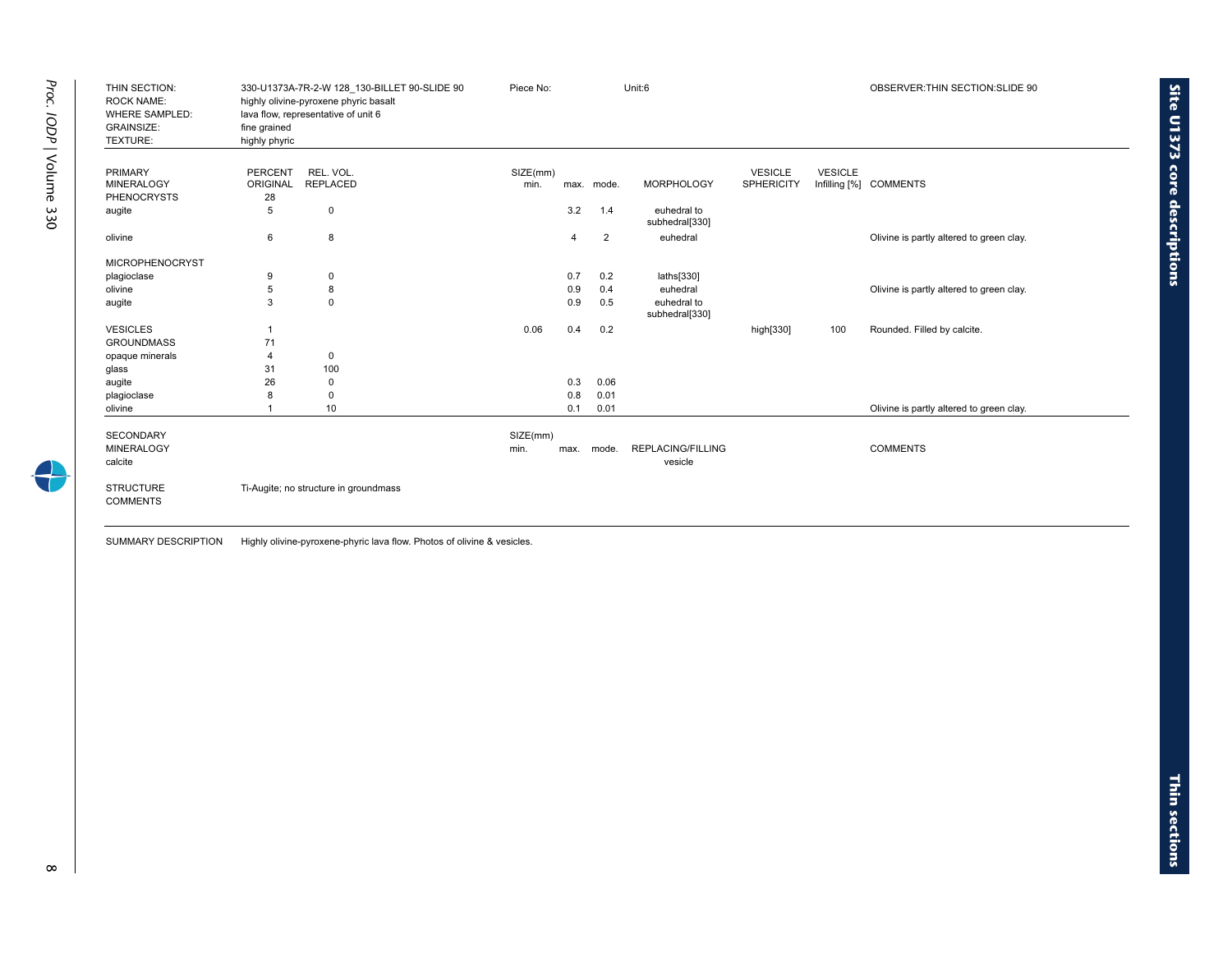| THIN SECTION:<br><b>ROCK NAME:</b><br><b>WHERE SAMPLED:</b><br><b>GRAINSIZE:</b><br>TEXTURE: | fine grained<br>highly phyric & aphyric | 330-U1373A-7R-3-W 93 97-BILLET 91-SLIDE 91<br>Aphyric basalt (Type 1) and highly olivine-angite-phyric basalt. (Type 2)<br>Breccia between unit 6 and 7 clast type 1 and 2 | Piece No:        |      |            | Unit:6                        |                                     |                | OBSERVER: THIN SECTION: SLIDE 91                             |
|----------------------------------------------------------------------------------------------|-----------------------------------------|----------------------------------------------------------------------------------------------------------------------------------------------------------------------------|------------------|------|------------|-------------------------------|-------------------------------------|----------------|--------------------------------------------------------------|
|                                                                                              |                                         |                                                                                                                                                                            |                  |      |            |                               |                                     |                |                                                              |
| PRIMARY<br><b>MINERALOGY</b>                                                                 | PERCENT<br>ORIGINAL                     | REL. VOL.<br><b>REPLACED</b>                                                                                                                                               | SIZE(mm)<br>min. |      | max. mode. | <b>MORPHOLOGY</b>             | <b>VESICLE</b><br><b>SPHERICITY</b> | <b>VESICLE</b> | Infilling [%] COMMENTS                                       |
| <b>PHENOCRYSTS</b><br>olivine                                                                | 17<br>9                                 | 100                                                                                                                                                                        |                  | 3.2  | 1.2        | euhedral to<br>subhedral[330] |                                     |                | <b>CLAST TYPE 2</b>                                          |
| augite                                                                                       | 2                                       | $\mathsf 0$                                                                                                                                                                |                  | 1.4  | 1.2        | euhedral to<br>subhedral[330] |                                     |                | <b>CLAST TYPE 2</b>                                          |
| <b>MICROPHENOCRYST</b>                                                                       |                                         |                                                                                                                                                                            |                  |      |            |                               |                                     |                |                                                              |
| plagioclase                                                                                  | 4                                       | 10                                                                                                                                                                         |                  | 0.5  | 0.3        | laths[330]                    |                                     |                | <b>CLAST TYPE 1</b>                                          |
| augite                                                                                       | 2                                       | $\Omega$                                                                                                                                                                   |                  | 0.4  | 0.2        | subhedral to<br>anhedral[330] |                                     |                | <b>CLAST TYPE 1</b>                                          |
| olivine                                                                                      | $\mathbf{1}$                            | 100                                                                                                                                                                        |                  | 0.9  | 0.3        | euhedral to<br>subhedral[330] |                                     |                | <b>CLAST TYPE 2</b>                                          |
| plagioclase                                                                                  | 5                                       | 50                                                                                                                                                                         |                  | 0.6  | 0.5        | laths[330]                    |                                     |                | CLAST TYPE 2, tabular laths, polysynthetic twinning, altered |
| olivine                                                                                      | 0.5                                     | 100                                                                                                                                                                        |                  | 0.6  |            | subhedral                     |                                     |                | <b>CLAST TYPE 1</b>                                          |
| <b>VESICLES</b>                                                                              | $\overline{2}$                          |                                                                                                                                                                            | 0.2              | 2.2  | 0.4        |                               | low[330]                            | 90             |                                                              |
|                                                                                              | 2                                       |                                                                                                                                                                            | 0.02             | 0.1  | 0.06       |                               |                                     | 100            |                                                              |
| <b>GROUNDMASS</b>                                                                            |                                         | CLAST TYPE 2: 81   CLAST TYPE 1: 77.5                                                                                                                                      |                  |      |            |                               |                                     |                |                                                              |
| glass                                                                                        | 75                                      | 100                                                                                                                                                                        |                  |      |            |                               |                                     |                | <b>CLAST TYPE 2</b>                                          |
| opaque minerals                                                                              | 5                                       | $\Omega$                                                                                                                                                                   |                  |      |            |                               |                                     |                | <b>CLAST TYPE 1</b>                                          |
| plagioclase                                                                                  | 5                                       | $\Omega$                                                                                                                                                                   |                  | 0.05 | 0.03       |                               |                                     |                | <b>CLAST TYPE 1</b>                                          |
| augite                                                                                       | 3                                       | $\Omega$                                                                                                                                                                   |                  | 0.05 | 0.04       | anhedral                      |                                     |                | <b>CLAST TYPE 1</b>                                          |
| augite                                                                                       | $\overline{1}$                          | $\Omega$                                                                                                                                                                   |                  | 0.1  | 0.04       | subhedral to anhedral         |                                     |                | <b>CLAST TYPE 2</b>                                          |
| opaque minerals                                                                              | 6                                       | $\Omega$                                                                                                                                                                   |                  |      |            |                               |                                     |                | <b>CLAST TYPE 2</b>                                          |
| olivine                                                                                      | $\overline{2}$                          | $\Omega$                                                                                                                                                                   |                  | 0.09 | 0.05       | subhedral                     |                                     |                | <b>CLAST TYPE 2</b>                                          |
| plagioclase                                                                                  | 3                                       | $\mathbf 0$                                                                                                                                                                |                  | 0.09 | 0.06       | laths[330]                    |                                     |                | <b>CLAST TYPE 2</b>                                          |
| glass                                                                                        | 62.5                                    | 100                                                                                                                                                                        |                  |      |            |                               |                                     |                | <b>CLAST TYPE 1</b>                                          |
| <b>SECONDARY</b>                                                                             |                                         |                                                                                                                                                                            | SIZE(mm)         |      |            |                               |                                     |                |                                                              |
| <b>MINERALOGY</b>                                                                            |                                         |                                                                                                                                                                            | min.             | max. | mode.      | REPLACING/FILLING             |                                     |                | <b>COMMENTS</b>                                              |
| clay                                                                                         |                                         |                                                                                                                                                                            |                  |      |            | vesicle                       |                                     |                | partially filled with green clay                             |
| <b>STRUCTURE</b><br><b>COMMENTS</b>                                                          |                                         | no structure in groundmass                                                                                                                                                 |                  |      |            |                               |                                     |                |                                                              |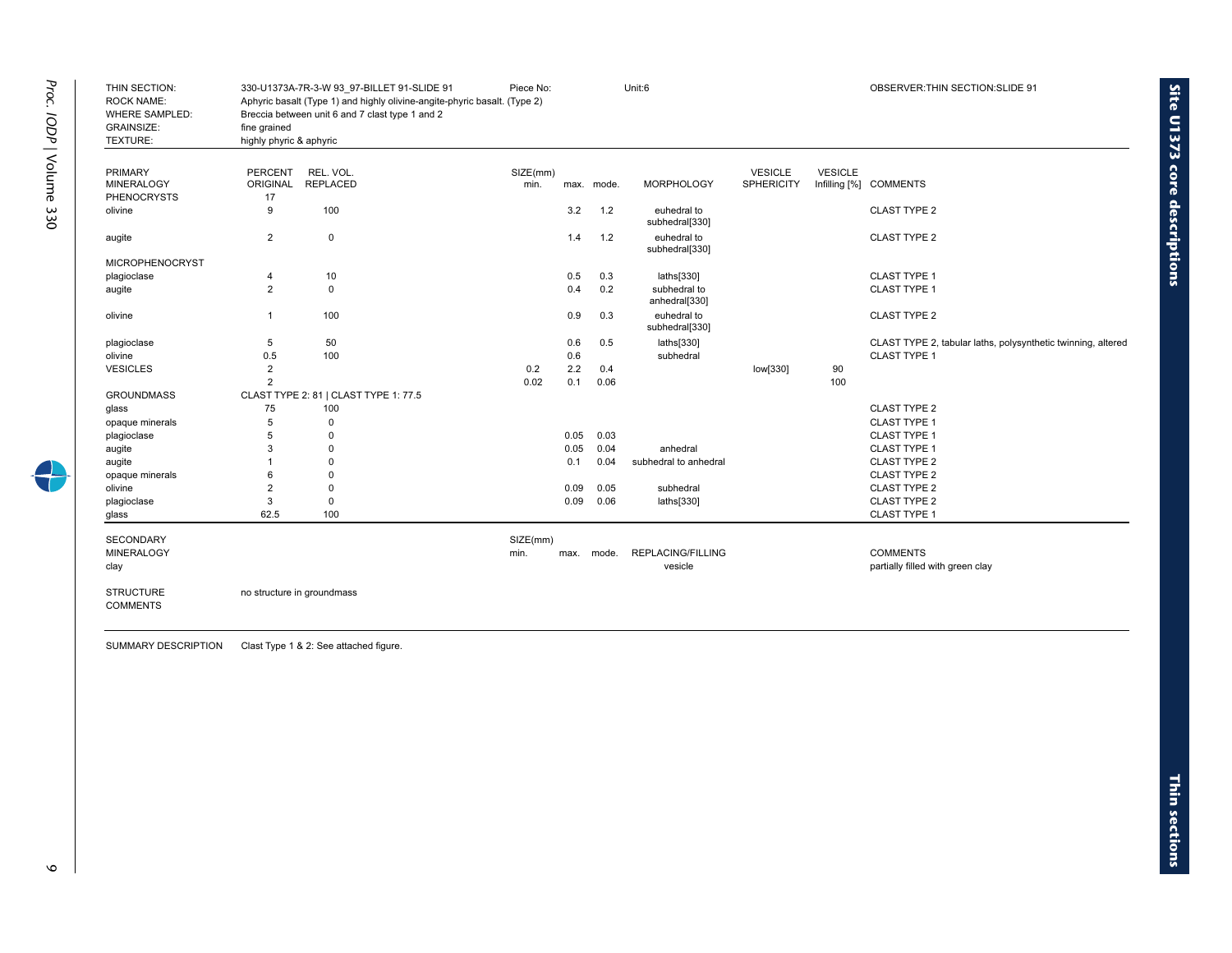| THIN SECTION:<br><b>ROCK NAME:</b><br><b>WHERE SAMPLED:</b><br><b>GRAINSIZE:</b><br>TEXTURE: | fine grained               | 330-U1373A-7R-3-W 109 111-BILLET 92-SLIDE 92<br>highly olivine-pyroxene-phyric basalt<br>pillow lava, representative of unit 7<br>highly phyric & glomeroporphyritic | Piece No: |      | Unit:7      |                               |                   |                | OBSERVER: THIN SECTION: SLIDE 92           |
|----------------------------------------------------------------------------------------------|----------------------------|----------------------------------------------------------------------------------------------------------------------------------------------------------------------|-----------|------|-------------|-------------------------------|-------------------|----------------|--------------------------------------------|
| <b>PRIMARY</b>                                                                               | <b>PERCENT</b>             | REL. VOL.                                                                                                                                                            | SIZE(mm)  |      |             |                               | <b>VESICLE</b>    | <b>VESICLE</b> |                                            |
| <b>MINERALOGY</b>                                                                            | <b>ORIGINAL</b>            | <b>REPLACED</b>                                                                                                                                                      | min.      |      | max. mode.  | <b>MORPHOLOGY</b>             | <b>SPHERICITY</b> |                | Infilling [%] COMMENTS                     |
| <b>PHENOCRYSTS</b>                                                                           | 23                         |                                                                                                                                                                      |           |      |             |                               |                   |                |                                            |
| augite                                                                                       | 5                          | $\pmb{0}$                                                                                                                                                            |           | 3.6  | 1.4         | subhedral to<br>euhedral[330] |                   |                |                                            |
| olivine                                                                                      | $\overline{7}$             | 8                                                                                                                                                                    |           | 2.2  | $\mathbf 0$ | euhedral to<br>subhedral[330] |                   |                | little alteration; green clay & carbonate. |
| <b>MICROPHENOCRYST</b>                                                                       |                            |                                                                                                                                                                      |           |      |             |                               |                   |                |                                            |
| olivine                                                                                      | 3                          | 8                                                                                                                                                                    |           | 0.9  | 0           | euhedral to<br>subhedral[330] |                   |                | little alteration; green clay & carbonate. |
| plagioclase                                                                                  | 6                          | 0                                                                                                                                                                    |           | 0.6  | 0.3         | laths[330]                    |                   |                |                                            |
| augite                                                                                       | 2                          | $\mathbf 0$                                                                                                                                                          |           | 0.9  | 0.5         | subhedral to<br>euhedral[330] |                   |                |                                            |
| <b>VESICLES</b>                                                                              | $\mathbf{1}$               |                                                                                                                                                                      | 0.1       | 0.4  | 0.2         |                               | high[330]         | 100            | filled by green clay & calcite             |
| <b>GROUNDMASS</b>                                                                            | 76                         |                                                                                                                                                                      |           |      |             |                               |                   |                |                                            |
| glass                                                                                        | 57.5                       | 100                                                                                                                                                                  |           |      |             |                               |                   |                |                                            |
| augite                                                                                       | $\overline{2}$             | $\mathbf 0$                                                                                                                                                          |           | 0.05 | 0.04        | subhedral to<br>anhedral[330] |                   |                |                                            |
| plagioclase                                                                                  | 10                         | $\mathbf 0$                                                                                                                                                          |           | 0.09 | 0.07        | laths[330]                    |                   |                |                                            |
| olivine                                                                                      | 0.5                        | $\pmb{0}$                                                                                                                                                            |           | 0.03 | 0.01        |                               |                   |                |                                            |
| opaque minerals                                                                              | 6                          | 6                                                                                                                                                                    |           |      |             |                               |                   |                |                                            |
| <b>SECONDARY</b>                                                                             |                            |                                                                                                                                                                      | SIZE(mm)  |      |             |                               |                   |                |                                            |
| <b>MINERALOGY</b>                                                                            |                            |                                                                                                                                                                      | min.      | max. | mode.       | REPLACING/FILLING             |                   |                | <b>COMMENTS</b>                            |
| clay                                                                                         |                            |                                                                                                                                                                      |           |      |             | vesicle                       |                   |                | filled with green clay and some calcite    |
| <b>STRUCTURE</b>                                                                             | no structure in groundmass |                                                                                                                                                                      |           |      |             |                               |                   |                |                                            |
| <b>COMMENTS</b>                                                                              |                            |                                                                                                                                                                      |           |      |             |                               |                   |                |                                            |
| SUMMARY DESCRIPTION                                                                          |                            | Highly olivine-pyroxene-phyric basalt.                                                                                                                               |           |      |             |                               |                   |                |                                            |

 $\overrightarrow{0}$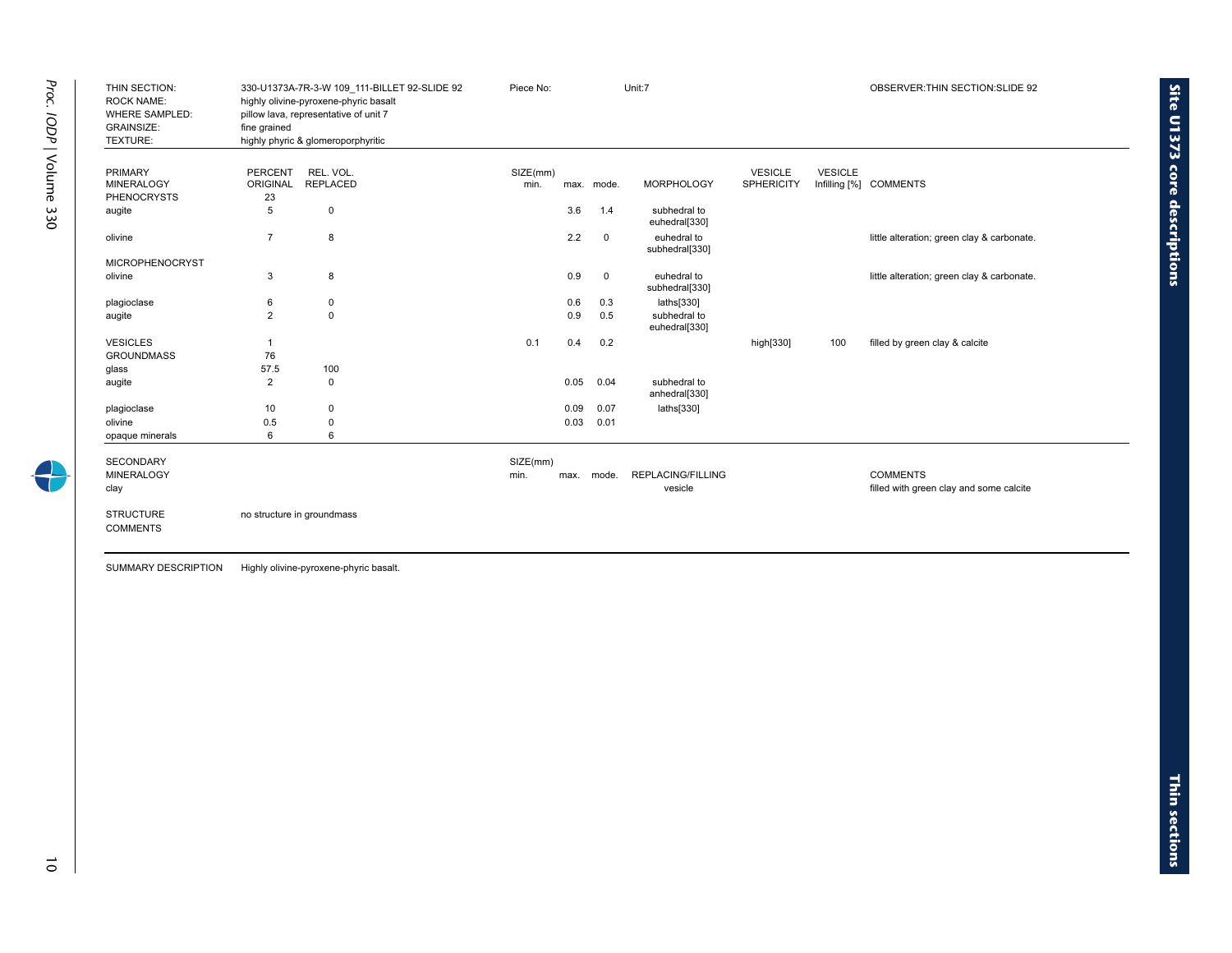| THIN SECTION:<br><b>ROCK NAME:</b><br><b>WHERE SAMPLED:</b><br><b>GRAINSIZE:</b><br>TEXTURE: | aphyric basalt<br>fine grained<br>aphyric | 330-U1373A-7R-4-W 11 13-BILLET 93-SLIDE 93<br>lava flow, representative of unit 8 | Piece No:        |      |                | Unit:8                              |                                     |                | OBSERVER: THIN SECTION: SLIDE 93                  |
|----------------------------------------------------------------------------------------------|-------------------------------------------|-----------------------------------------------------------------------------------|------------------|------|----------------|-------------------------------------|-------------------------------------|----------------|---------------------------------------------------|
| <b>PRIMARY</b><br><b>MINERALOGY</b>                                                          | PERCENT<br>ORIGINAL                       | REL. VOL.<br><b>REPLACED</b>                                                      | SIZE(mm)<br>min. |      | max. mode.     | <b>MORPHOLOGY</b>                   | <b>VESICLE</b><br><b>SPHERICITY</b> | <b>VESICLE</b> | Infilling [%] COMMENTS                            |
| <b>PHENOCRYSTS</b><br>augite                                                                 | 16<br>0.01                                | $\mathbf 0$                                                                       |                  | 1.1  | $\overline{0}$ | subhedral                           |                                     |                | single crystal                                    |
| <b>MICROPHENOCRYST</b>                                                                       |                                           |                                                                                   |                  |      |                |                                     |                                     |                |                                                   |
| plagioclase                                                                                  | 10                                        | 0                                                                                 |                  | 0.9  | 0.3            | laths[330]                          |                                     |                | altered by saussurtization                        |
| olivine                                                                                      | $\overline{2}$                            | 100                                                                               |                  | 0.8  | 0.5            | subhedral to<br>anhedral[330]       |                                     |                |                                                   |
| augite                                                                                       | $\overline{4}$                            | $\mathbf 0$                                                                       |                  | 0.6  | 0.3            | subhedral                           |                                     |                | single crystal                                    |
| <b>VESICLES</b>                                                                              | 10                                        |                                                                                   | 0.7              | 4.8  | 2              |                                     | low[330]                            | 30             | zeolite & calcite                                 |
| <b>GROUNDMASS</b>                                                                            | 74                                        |                                                                                   |                  |      |                |                                     |                                     |                |                                                   |
| plagioclase                                                                                  | 15                                        | 0                                                                                 |                  |      |                | laths[330]                          |                                     |                |                                                   |
| augite                                                                                       | $\overline{4}$                            | $\mathbf 0$                                                                       |                  |      |                | subhedral to<br>euhedral[330]       |                                     |                |                                                   |
| glass                                                                                        | 46                                        | 100                                                                               |                  |      |                |                                     |                                     |                |                                                   |
| opaque minerals                                                                              | $\overline{7}$                            | $\mathbf 0$                                                                       |                  |      |                |                                     |                                     |                |                                                   |
| olivine                                                                                      | $\overline{2}$                            | 100                                                                               |                  | 0.1  | 0.8            | euhedral to<br>subhedral[330]       |                                     |                | iddingsized.                                      |
| <b>SECONDARY</b><br><b>MINERALOGY</b><br>zeolite                                             |                                           |                                                                                   | SIZE(mm)<br>min. | max. | mode.          | <b>REPLACING/FILLING</b><br>vesicle |                                     |                | <b>COMMENTS</b><br>green clay along vesicle walls |
| <b>STRUCTURE</b><br><b>COMMENTS</b>                                                          | no structure in groundmass                |                                                                                   |                  |      |                |                                     |                                     |                |                                                   |

SUMMARY DESCRIPTION Aphyric basalt

 $\rightarrow$ 

**Site U1373 core**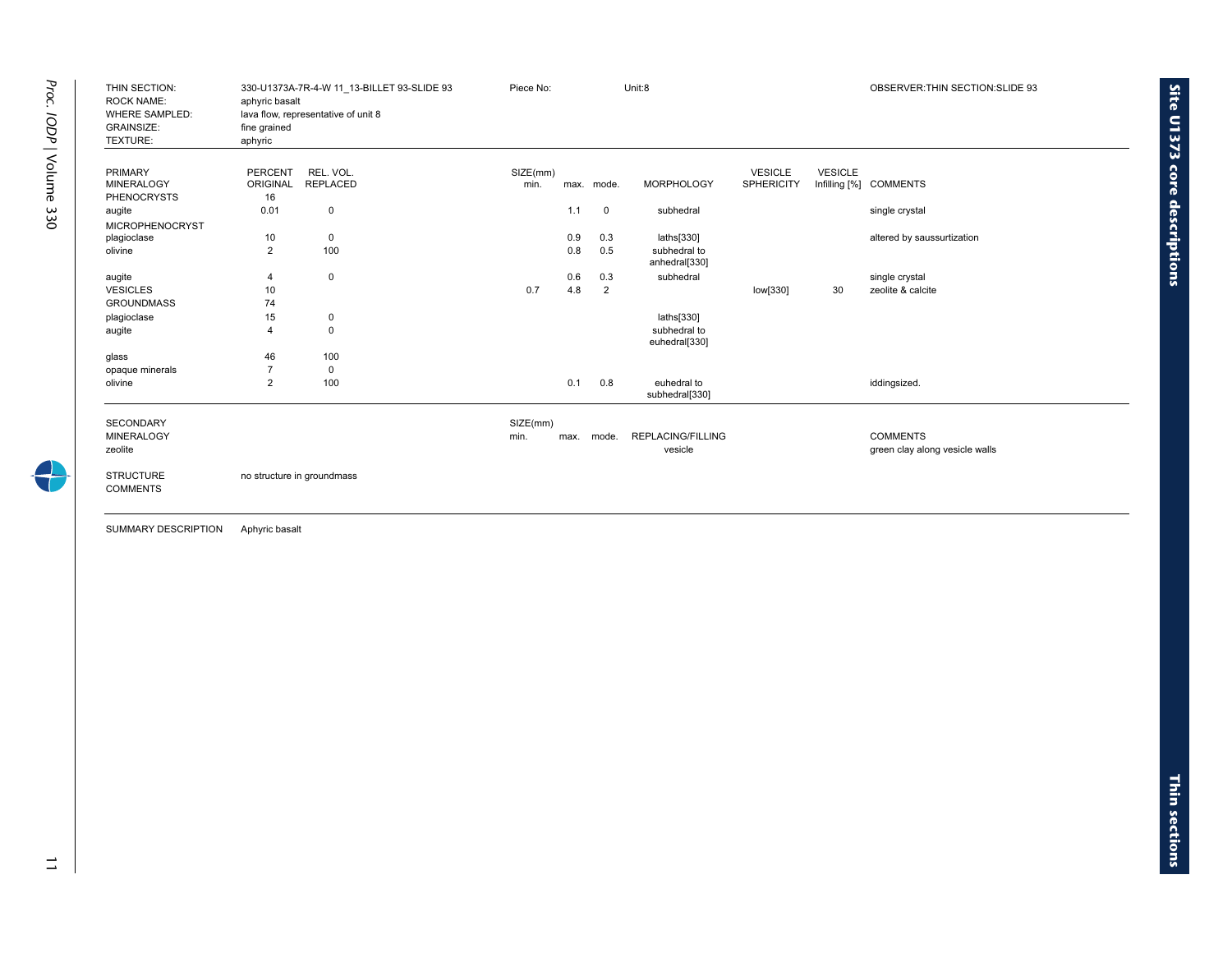| THIN SECTION:<br><b>ROCK NAME:</b><br><b>WHERE SAMPLED:</b><br><b>GRAINSIZE:</b><br>TEXTURE: | 330-U1373A-7R-4-W 61 63-BILLET 94-SLIDE 94<br>aphyric basalt<br>fine grained<br>aphyric | Piece No: |      |            | Unit:9             |                   |                | OBSERVER: THIN SECTION: SLIDE 94                                         |
|----------------------------------------------------------------------------------------------|-----------------------------------------------------------------------------------------|-----------|------|------------|--------------------|-------------------|----------------|--------------------------------------------------------------------------|
|                                                                                              |                                                                                         |           |      |            |                    |                   |                |                                                                          |
| <b>PRIMARY</b>                                                                               | REL. VOL.<br>PERCENT                                                                    | SIZE(mm)  |      |            |                    | <b>VESICLE</b>    | <b>VESICLE</b> |                                                                          |
| <b>MINERALOGY</b>                                                                            | ORIGINAL<br><b>REPLACED</b>                                                             | min.      |      | max. mode. | <b>MORPHOLOGY</b>  | <b>SPHERICITY</b> |                | Infilling [%] COMMENTS                                                   |
| <b>PHENOCRYSTS</b>                                                                           | 8                                                                                       |           |      |            |                    |                   |                |                                                                          |
| MICROPHENOCRYST                                                                              |                                                                                         |           |      |            |                    |                   |                |                                                                          |
| augite                                                                                       | 0<br>4                                                                                  |           | 0.9  | 0.2        | subhedral to       |                   |                |                                                                          |
| olivine                                                                                      | 100<br>$\overline{2}$                                                                   |           | 0.9  | 0.5        | subhedral          |                   |                |                                                                          |
| plagioclase                                                                                  | 70<br>2                                                                                 |           | 0.8  | 0.4        | tabular clots[330] |                   |                | tabular clots & laths; saussuritization                                  |
| <b>VESICLES</b>                                                                              | 23                                                                                      | 0.3       | 7    | 2          |                    | low[330]          | 60             | Calcite & zeolite.                                                       |
| <b>GROUNDMASS</b>                                                                            | 69                                                                                      |           |      |            |                    |                   |                |                                                                          |
| opaque mineral                                                                               | 0<br>3                                                                                  |           |      |            |                    |                   |                |                                                                          |
| plagioclase                                                                                  | 50<br>$\mathbf 0$                                                                       |           | 0.2  | 0.1        | laths[330]         |                   |                |                                                                          |
| augite                                                                                       | $\mathbf 0$<br>4                                                                        |           | 0.08 | 0.06       | anhedral           |                   |                |                                                                          |
| glass                                                                                        | 11<br>$\mathbf 0$                                                                       |           |      |            |                    |                   |                |                                                                          |
| olivine                                                                                      | 100                                                                                     |           | 0.07 | 0.04       | subhedral          |                   |                | Iddingsized rim.                                                         |
|                                                                                              |                                                                                         |           |      |            |                    |                   |                |                                                                          |
| <b>SECONDARY</b>                                                                             |                                                                                         | SIZE(mm)  |      |            |                    |                   |                |                                                                          |
| MINERALOGY                                                                                   |                                                                                         | min.      | max. | mode.      | REPLACING/FILLING  |                   |                | <b>COMMENTS</b>                                                          |
| zeolite                                                                                      |                                                                                         |           |      |            | vesicle            |                   |                | green clay along walls with zeolite and some calcite in the<br>interiors |

STRUCTURE no structure in groundmass

COMMENTS

SUMMARY DESCRIPTION

 $\div$ 

**Site U1373 core**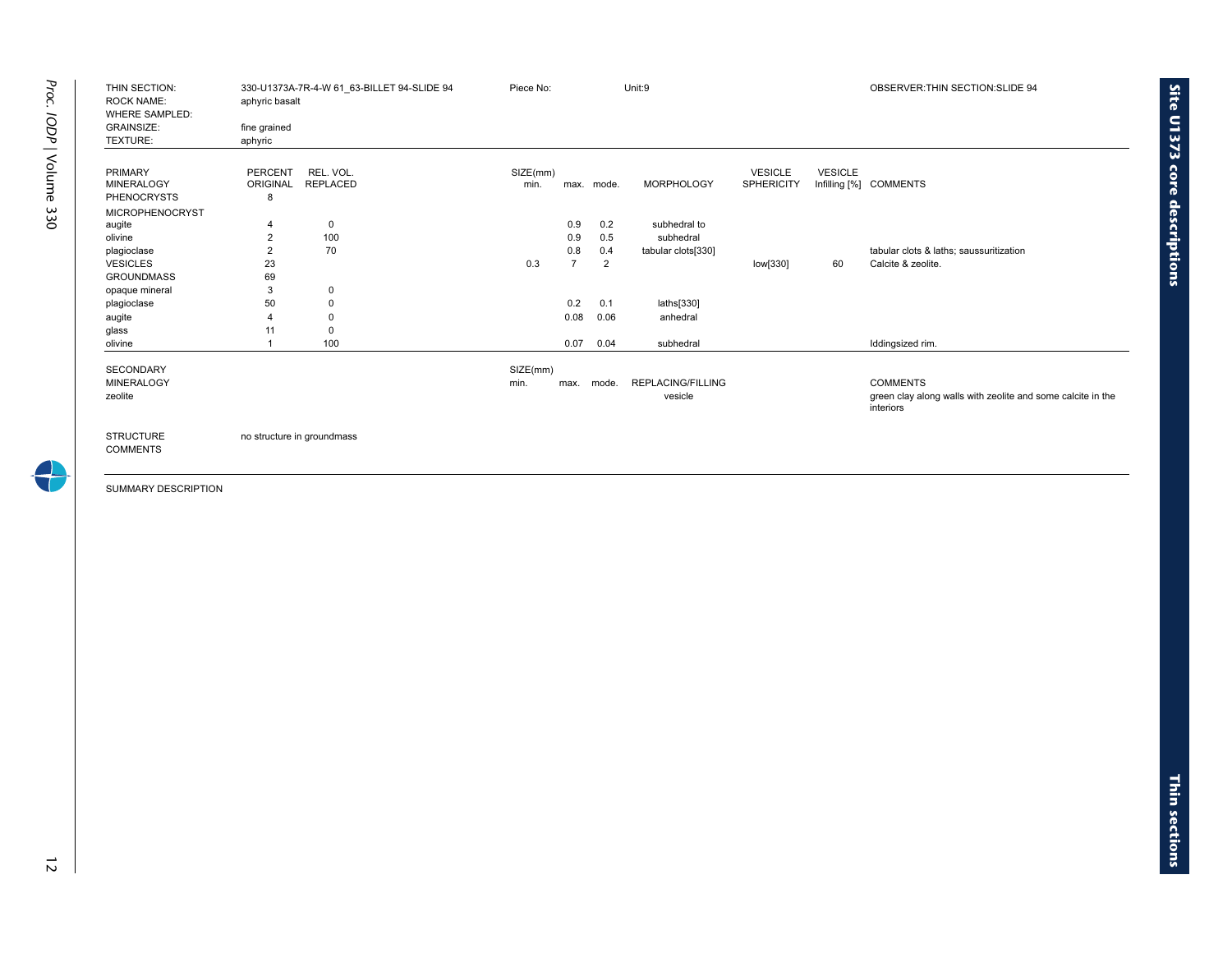| THIN SECTION:<br><b>ROCK NAME:</b>  | aphyric basalt             | 330-U1373A-7R-4-W 108 110-BILLET 95-SLIDE 95 | Piece No: |      |            | <b>Unit:10</b>                         |                              |                | OBSERVER: THIN SECTION: SLIDE 95 |
|-------------------------------------|----------------------------|----------------------------------------------|-----------|------|------------|----------------------------------------|------------------------------|----------------|----------------------------------|
| <b>WHERE SAMPLED:</b>               |                            |                                              |           |      |            |                                        |                              |                |                                  |
| <b>GRAINSIZE:</b>                   | fine grained               |                                              |           |      |            |                                        |                              |                |                                  |
| TEXTURE:                            | aphyric                    |                                              |           |      |            |                                        |                              |                |                                  |
| <b>PRIMARY</b>                      | <b>PERCENT</b>             | REL. VOL.                                    | SIZE(mm)  |      |            |                                        | <b>VESICLE</b>               | <b>VESICLE</b> |                                  |
| <b>MINERALOGY</b>                   | ORIGINAL                   | <b>REPLACED</b>                              | min.      |      | max. mode. | <b>MORPHOLOGY</b>                      | SPHERICITY                   |                | Infilling [%] COMMENTS           |
| <b>PHENOCRYSTS</b>                  | 15                         |                                              |           |      |            |                                        |                              |                |                                  |
| plagioclase                         | 0.01                       | 90                                           |           | 1.4  | 0          | tabular altered single<br>crystal[330] |                              |                | saussuritization                 |
| <b>MICROPHENOCRYST</b>              |                            |                                              |           |      |            |                                        |                              |                |                                  |
| augite                              | $\overline{2}$             | 0                                            |           | 0.7  | 0.2        | subhedral to<br>anhedral[330]          |                              |                |                                  |
| plagioclase                         | 3                          | 0                                            |           | 0.8  | 0.6        | laths[330]                             |                              |                |                                  |
| olivine                             | 10                         | 100                                          |           | 0.9  | 0.3        | subhedral to<br>anhedral[330]          |                              |                |                                  |
| <b>VESICLES</b>                     | 15                         |                                              | 0.2       | 5.6  | 1.6        |                                        | low and<br>elongated[EXP330] | 35             |                                  |
| <b>GROUNDMASS</b>                   | 70                         |                                              |           |      |            |                                        |                              |                |                                  |
| opaque minerals                     | 8                          | 0                                            |           |      |            |                                        |                              |                |                                  |
| augite                              | $\mathbf{1}$               | $\mathsf 0$                                  |           | 0.07 | 0.05       | subhedral to<br>anhedral[330]          |                              |                |                                  |
| plagioclase                         | 10                         | 0                                            |           | 0.2  | 0.05       | laths[330]                             |                              |                |                                  |
| olivine                             | $\mathbf{1}$               | 100                                          |           | 0.09 | 0.2        | altered by iddingsite[330]             |                              |                |                                  |
| glass                               | 50                         | 100                                          |           |      |            |                                        |                              |                |                                  |
| <b>SECONDARY</b>                    |                            |                                              | SIZE(mm)  |      |            |                                        |                              |                |                                  |
| <b>MINERALOGY</b>                   |                            |                                              | min.      |      | max. mode. | <b>REPLACING/FILLING</b>               |                              |                | <b>COMMENTS</b>                  |
| clay                                |                            |                                              |           |      |            | vesicle                                |                              |                | Fe-oxides and clay               |
| <b>STRUCTURE</b><br><b>COMMENTS</b> | no structure in groundmass |                                              |           |      |            |                                        |                              |                |                                  |
|                                     |                            |                                              |           |      |            |                                        |                              |                |                                  |

**Site U1373 core** 

**descriptions**

13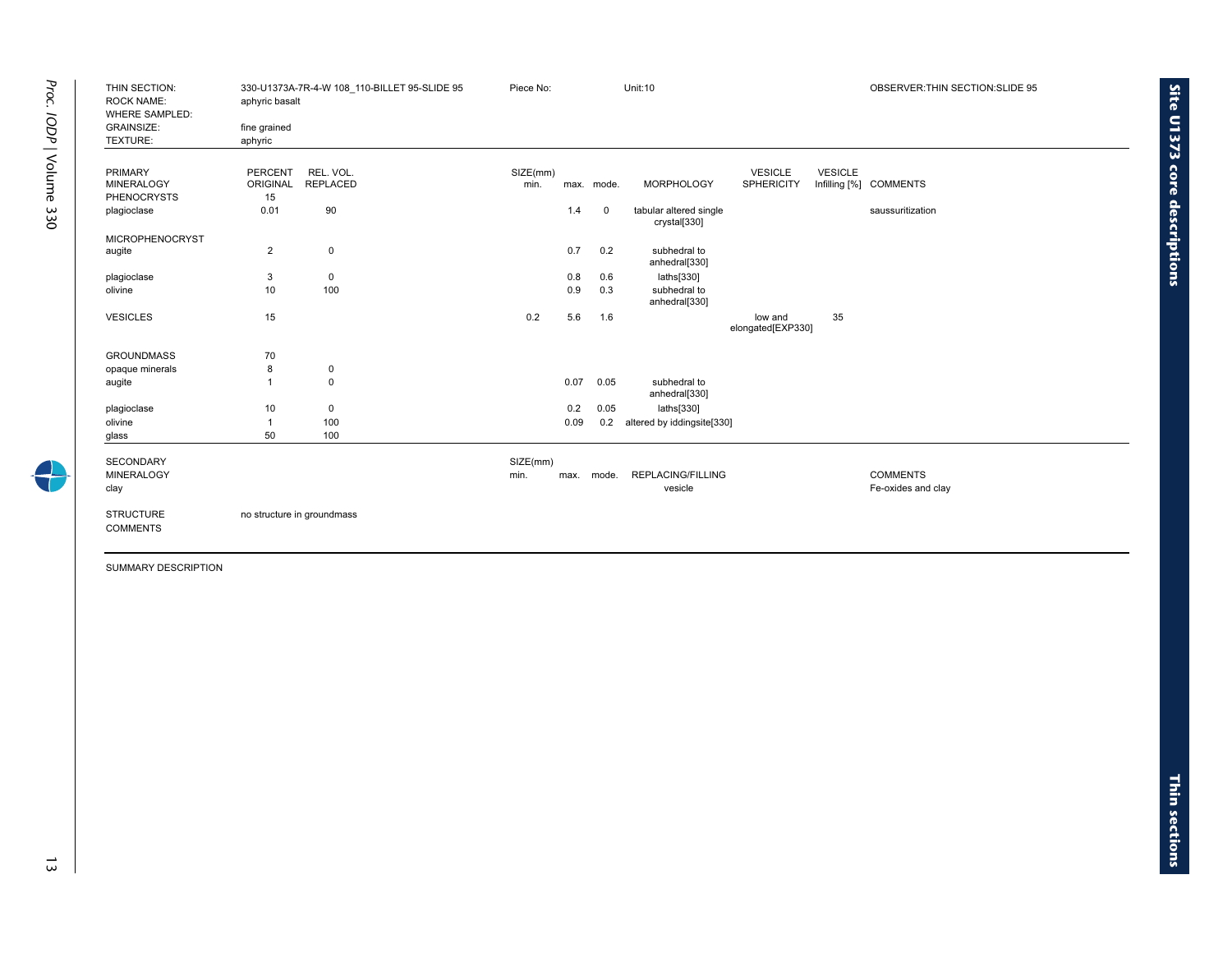| THIN SECTION:<br><b>ROCK NAME:</b><br><b>WHERE SAMPLED:</b> | sparsely phyric basalt | 330-U1373A-8R-1-W 90 92-BILLET 96-SLIDE 96 | Piece No: |      |              | Unit:11                       |                   |                | OBSERVER: THIN SECTION: SLIDE 96 |
|-------------------------------------------------------------|------------------------|--------------------------------------------|-----------|------|--------------|-------------------------------|-------------------|----------------|----------------------------------|
| <b>GRAINSIZE:</b>                                           | fine grained           |                                            |           |      |              |                               |                   |                |                                  |
| TEXTURE:                                                    |                        | sparsely phyric & sometimes intersertal    |           |      |              |                               |                   |                |                                  |
|                                                             |                        |                                            |           |      |              |                               |                   |                |                                  |
| PRIMARY                                                     | PERCENT                | REL. VOL.                                  | SIZE(mm)  |      |              |                               | <b>VESICLE</b>    | <b>VESICLE</b> |                                  |
| <b>MINERALOGY</b>                                           | ORIGINAL               | <b>REPLACED</b>                            | min.      |      | max. mode.   | <b>MORPHOLOGY</b>             | <b>SPHERICITY</b> |                | Infilling [%] COMMENTS           |
| <b>PHENOCRYSTS</b>                                          | 6.5                    |                                            |           |      |              |                               |                   |                |                                  |
| plagioclase                                                 | 0.5                    | 90                                         |           | 1.2  | $\mathbf{1}$ | tabular clots[330]            |                   |                | saussuritization                 |
| augite                                                      | 0.5                    | $\mathsf 0$                                |           | 1.8  | 0            | subhedral                     |                   |                |                                  |
| <b>MICROPHENOCRYST</b>                                      |                        |                                            |           |      |              |                               |                   |                |                                  |
| augite                                                      | 3                      | $\mathbf 0$                                |           | 0.8  | 0.2          | subhedral to<br>anhedral[330] |                   |                |                                  |
| olivine                                                     | $\overline{2}$         | 95                                         |           | 0.6  | 0.4          | euhedral to<br>subhedral[330] |                   |                |                                  |
| plagioclase                                                 | 0.5                    | $\mathbf 0$                                |           | 0.8  | 0.6          | laths[330]                    |                   |                |                                  |
| <b>GROUNDMASS</b>                                           | 93.5                   |                                            |           |      |              |                               |                   |                |                                  |
| opaque mineral                                              | 6                      | 0                                          |           |      |              |                               |                   |                |                                  |
| augite                                                      | $\overline{7}$         | $\mathbf 0$                                |           | 0.03 | 0.01         | anhedral                      |                   |                |                                  |
| olivine                                                     | 1.5                    | 100                                        |           | 0.1  | 0.06         | euhedral to                   |                   |                | iddingsized                      |
|                                                             |                        |                                            |           |      |              | subhedral[330]                |                   |                |                                  |
| glass                                                       | 39                     | 100                                        |           |      |              |                               |                   |                |                                  |
| plagioclase                                                 | 40                     | $\mathbf 0$                                |           | 0.2  | 0.01         | laths[330]                    |                   |                |                                  |
|                                                             |                        |                                            |           |      |              |                               |                   |                |                                  |
| SECONDARY                                                   |                        |                                            | SIZE(mm)  |      |              |                               |                   |                |                                  |
| <b>MINERALOGY</b>                                           |                        |                                            | min.      |      | max. mode.   | REPLACING/FILLING             |                   |                | <b>COMMENTS</b>                  |
| zeolite                                                     |                        |                                            |           |      |              | vesicle                       |                   |                |                                  |
| <b>STRUCTURE</b>                                            |                        | no structure in groundmass                 |           |      |              |                               |                   |                |                                  |
| <b>COMMENTS</b>                                             |                        |                                            |           |      |              |                               |                   |                |                                  |
|                                                             |                        |                                            |           |      |              |                               |                   |                |                                  |

 $\rightarrow$ 

**Site U1373 core**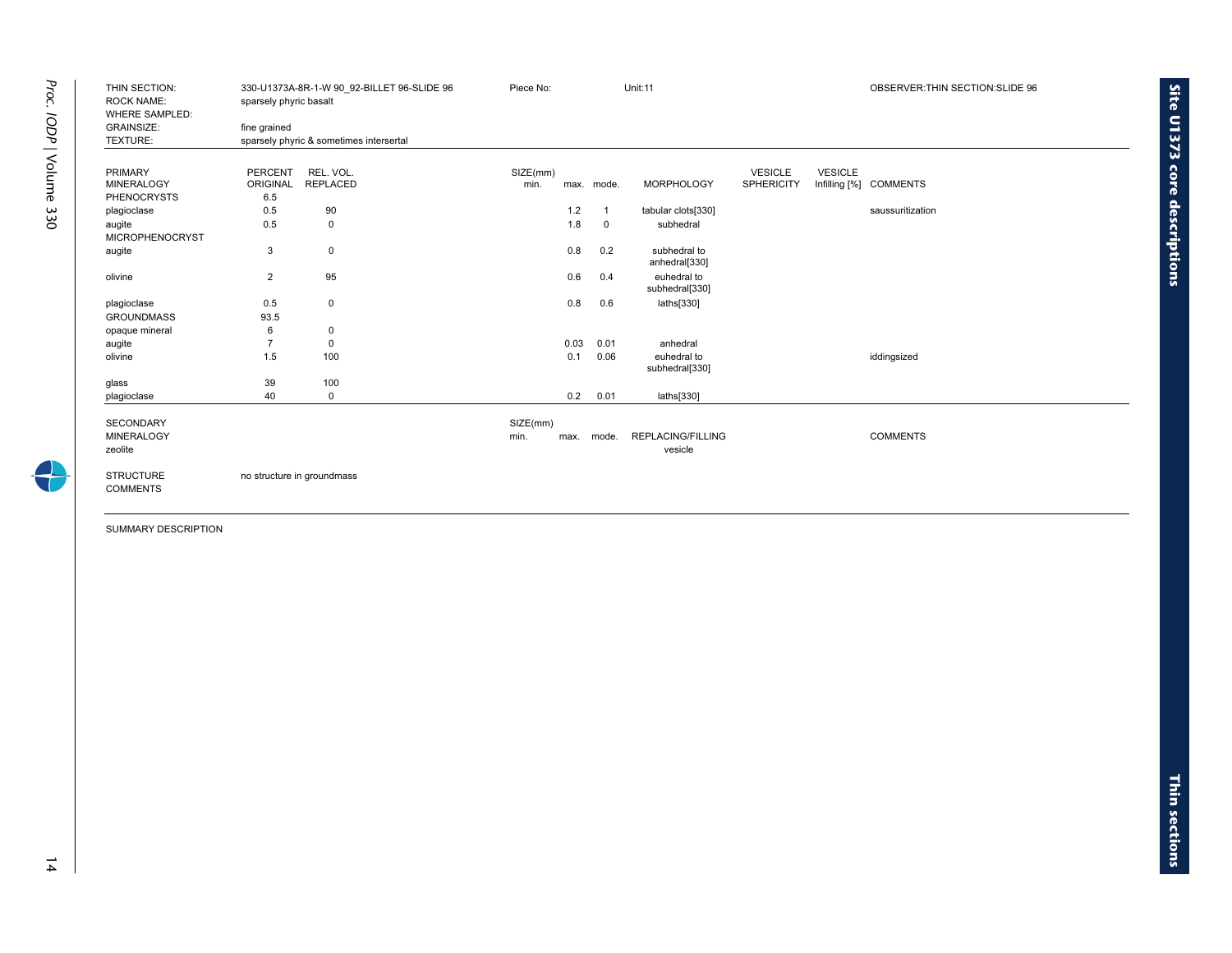| THIN SECTION:<br><b>ROCK NAME:</b><br><b>WHERE SAMPLED:</b><br><b>GRAINSIZE:</b><br>TEXTURE: | fine grained<br>sparsely phyric   | 330-U1373A-8R-2-W 112 115-BILLET 97-SLIDE 97<br>sparsely olivine-phyric basalt<br>lava flow (sparsely olivine phyric bsalt) |                  | Piece No:<br>Unit:12 |            |                                     |                                     |                | OBSERVER: THIN SECTION: SLIDE 97                       |
|----------------------------------------------------------------------------------------------|-----------------------------------|-----------------------------------------------------------------------------------------------------------------------------|------------------|----------------------|------------|-------------------------------------|-------------------------------------|----------------|--------------------------------------------------------|
| PRIMARY<br><b>MINERALOGY</b>                                                                 | <b>PERCENT</b><br><b>ORIGINAL</b> | REL. VOL.<br><b>REPLACED</b>                                                                                                | SIZE(mm)<br>min. |                      | max. mode. | <b>MORPHOLOGY</b>                   | <b>VESICLE</b><br><b>SPHERICITY</b> | <b>VESICLE</b> | Infilling [%] COMMENTS                                 |
| <b>PHENOCRYSTS</b><br>olivine                                                                | 3                                 | 100                                                                                                                         |                  | 1.5                  | -1         | subhedral                           |                                     |                |                                                        |
| plagioclase                                                                                  | 0.1                               | 0                                                                                                                           |                  | 1.5                  | 1.5        | subhedral                           |                                     |                |                                                        |
| clinopyroxene                                                                                | 0.5                               | 0                                                                                                                           |                  |                      | 0.6        | subhedral                           |                                     |                |                                                        |
| <b>MICROPHENOCRYST</b>                                                                       |                                   |                                                                                                                             |                  |                      |            |                                     |                                     |                |                                                        |
| clinopyroxene                                                                                | 3                                 | 0                                                                                                                           |                  | 0.4                  | 0.2        | subhedral                           |                                     |                |                                                        |
| <b>VESICLES</b>                                                                              | 5                                 |                                                                                                                             | 0.15             | $\overline{4}$       | 2          |                                     | low[330]                            |                |                                                        |
| <b>GROUNDMASS</b>                                                                            | 90                                |                                                                                                                             |                  |                      |            |                                     |                                     |                |                                                        |
| glass                                                                                        |                                   | 100                                                                                                                         |                  | 0.05                 | 0.03       |                                     |                                     |                |                                                        |
| plagioclase                                                                                  | 35                                | 0                                                                                                                           |                  | 0.6                  | 0.1        | subhedral                           |                                     |                | laths                                                  |
| Fe-Ti oxide                                                                                  | 5                                 | $\Omega$                                                                                                                    |                  | 0.2                  | 0.05       | subhedral                           |                                     |                |                                                        |
| clinopyroxene                                                                                | 25                                | 0                                                                                                                           |                  | 0.1                  | 0.05       | subhedral                           |                                     |                |                                                        |
| <b>SECONDARY</b><br><b>MINERALOGY</b><br>clay                                                |                                   |                                                                                                                             | SIZE(mm)<br>min. | max.                 | mode.      | <b>REPLACING/FILLING</b><br>vesicle |                                     |                | <b>COMMENTS</b><br>green clay lining walls of vesicles |
| <b>STRUCTURE</b><br><b>COMMENTS</b>                                                          |                                   | no structure in groundmass                                                                                                  |                  |                      |            |                                     |                                     |                |                                                        |

7

**Site U1373 core**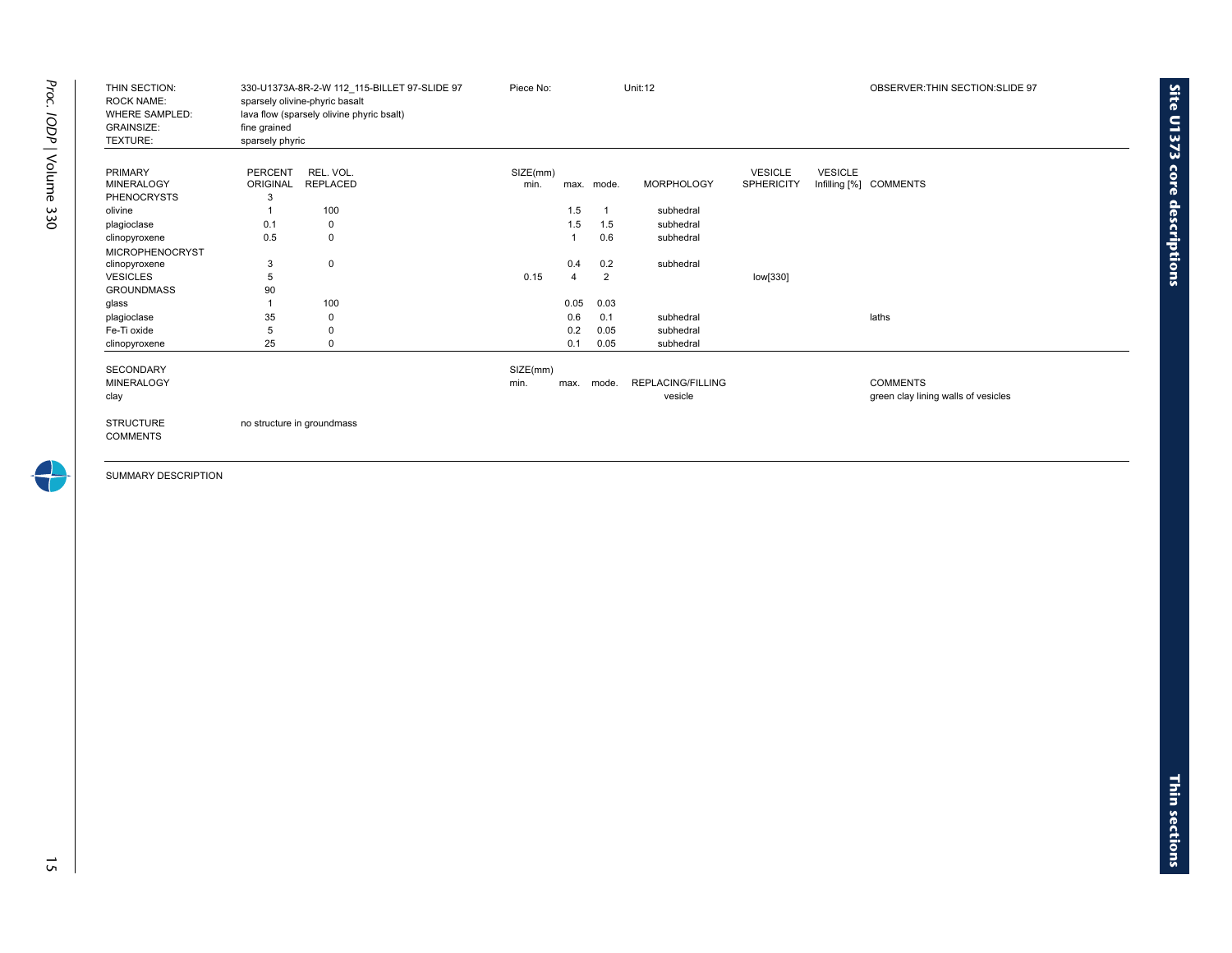| THIN SECTION:<br><b>ROCK NAME:</b><br><b>WHERE SAMPLED:</b><br><b>GRAINSIZE:</b><br>TEXTURE: | aphyric basalt<br>fine grained<br>aphyric & aphyric | 330-U1373A-9R-1-W 17 20-BILLET 98-SLIDE 98<br>lava flow (sparsely phyric basalt) | Piece No:        |      |            | <b>Unit:13</b>               |                                     | OBSERVER: THIN SECTION: SLIDE 98 |                        |
|----------------------------------------------------------------------------------------------|-----------------------------------------------------|----------------------------------------------------------------------------------|------------------|------|------------|------------------------------|-------------------------------------|----------------------------------|------------------------|
| <b>PRIMARY</b><br><b>MINERALOGY</b><br><b>PHENOCRYSTS</b>                                    | PERCENT<br>ORIGINAL<br>3                            | REL. VOL.<br>REPLACED                                                            | SIZE(mm)<br>min. |      | max. mode. | <b>MORPHOLOGY</b>            | <b>VESICLE</b><br><b>SPHERICITY</b> | <b>VESICLE</b>                   | Infilling [%] COMMENTS |
| <b>MICROPHENOCRYST</b>                                                                       | $\overline{2}$                                      | 0                                                                                |                  | 0.4  | 0.2        | subhedral                    |                                     |                                  |                        |
| clinopyroxene<br>plagioclase                                                                 |                                                     | $\mathbf 0$                                                                      |                  | 0.3  | 0.2        | subhedral                    |                                     |                                  |                        |
| <b>VESICLES</b>                                                                              | 5                                                   |                                                                                  | 0.2              | 1.8  | -1         |                              | high[330]                           |                                  |                        |
| <b>GROUNDMASS</b>                                                                            | 90                                                  |                                                                                  |                  |      |            |                              |                                     |                                  |                        |
| glass                                                                                        | 20                                                  | $\mathbf 0$                                                                      |                  |      |            |                              |                                     |                                  |                        |
| Fe-Ti oxide                                                                                  | $\overline{7}$                                      | 0                                                                                |                  | 0.1  | 0.05       | subhedral                    |                                     |                                  |                        |
| plagioclase                                                                                  | 32                                                  | 0                                                                                |                  | 0.4  | 0.1        | subhedral                    |                                     |                                  | laths                  |
| clinopyroxene                                                                                | 31                                                  | $\mathbf 0$                                                                      |                  | 0.1  | 0.03       | subhedral                    |                                     |                                  |                        |
| <b>SECONDARY</b><br><b>MINERALOGY</b><br>zeolite                                             |                                                     |                                                                                  | SIZE(mm)<br>min. | max. | mode.      | REPLACING/FILLING<br>vesicle |                                     |                                  | <b>COMMENTS</b>        |
| <b>STRUCTURE</b>                                                                             |                                                     | no structure in groundmass                                                       |                  |      |            |                              |                                     |                                  |                        |
| <b>COMMENTS</b>                                                                              |                                                     |                                                                                  |                  |      |            |                              |                                     |                                  |                        |

 $\rightarrow$ 

**Site U1373 core** 

**descriptions**

16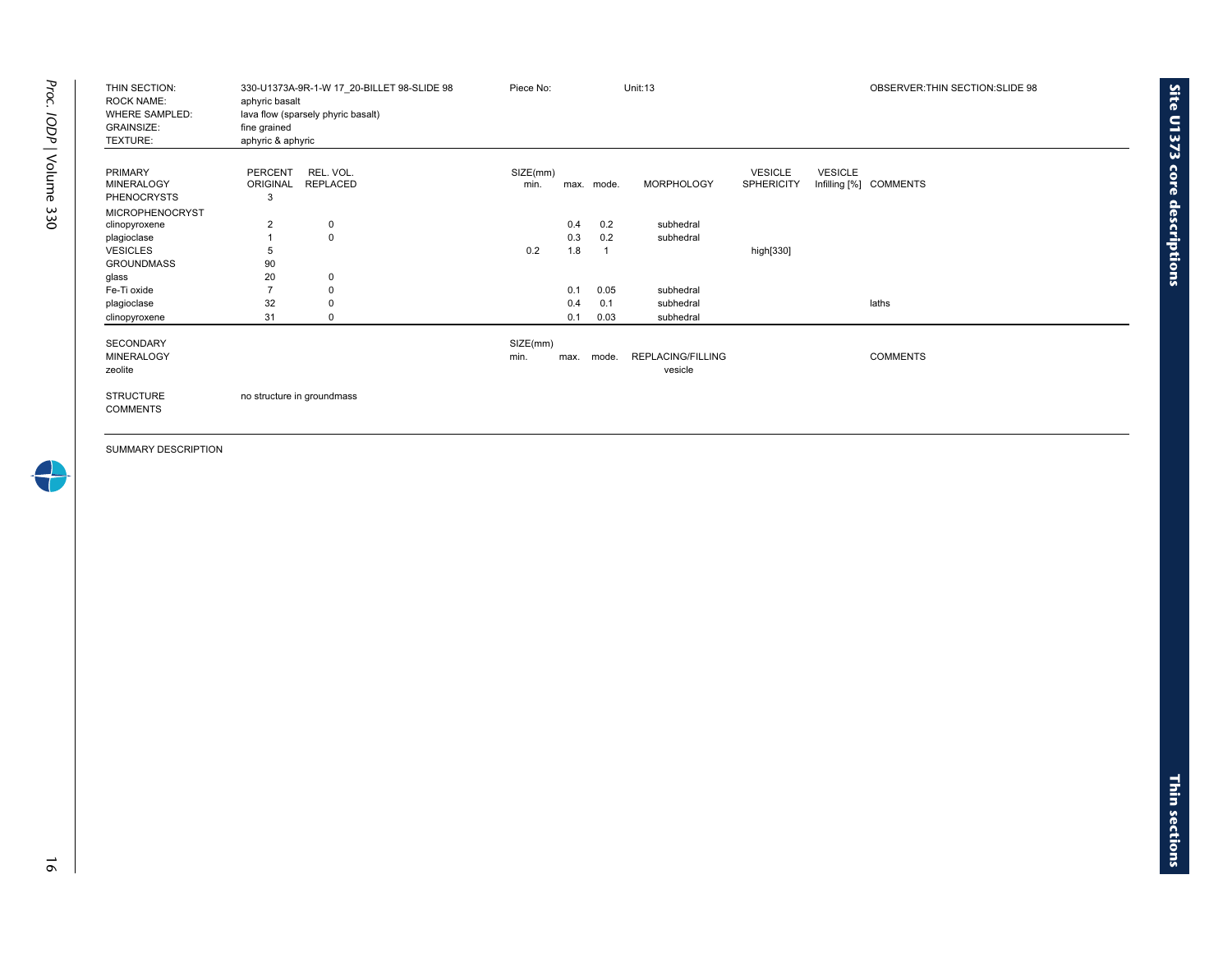| THIN SECTION:<br><b>ROCK NAME:</b><br><b>WHERE SAMPLED:</b><br><b>GRAINSIZE:</b><br>TEXTURE: | 330-U1373A-9R-2-W 42 43-BILLET 99-SLIDE 99<br>aphyric basalt<br>lava flow (aphyric basalt)<br>fine grained<br>aphyric & aphyric | Piece No:        |                              |            | Unit:14                      |                                     | OBSERVER: THIN SECTION: SLIDE 99 |                                                             |  |
|----------------------------------------------------------------------------------------------|---------------------------------------------------------------------------------------------------------------------------------|------------------|------------------------------|------------|------------------------------|-------------------------------------|----------------------------------|-------------------------------------------------------------|--|
| <b>PRIMARY</b><br><b>MINERALOGY</b><br><b>PHENOCRYSTS</b>                                    | <b>PERCENT</b><br>REL. VOL.<br>ORIGINAL<br><b>REPLACED</b><br>1.5                                                               | SIZE(mm)<br>min. |                              | max. mode. | <b>MORPHOLOGY</b>            | <b>VESICLE</b><br><b>SPHERICITY</b> | <b>VESICLE</b>                   | Infilling [%] COMMENTS                                      |  |
| <b>MICROPHENOCRYST</b><br>clinopyroxene<br>plagioclase<br><b>VESICLES</b>                    | 0.5<br>0<br>0                                                                                                                   | 0.1              | 0.7<br>0.5<br>$\overline{7}$ | 0.3<br>0.4 | subhedral<br>subhedral       |                                     |                                  |                                                             |  |
| <b>GROUNDMASS</b><br>glass                                                                   | 2<br>96<br>90<br>25                                                                                                             |                  |                              | 2          |                              | elongate[330]                       |                                  |                                                             |  |
| Fe-Ti oxide                                                                                  | 15<br>0                                                                                                                         |                  | 0.05                         | 0.03       | subhedral                    |                                     |                                  |                                                             |  |
| plagioclase                                                                                  | 40                                                                                                                              |                  | 0.3                          | 0.05       | anhedral                     |                                     |                                  | laths                                                       |  |
| clinopyroxene                                                                                | 20<br>0                                                                                                                         |                  | 0.1                          | 0.1        | subhedral                    |                                     |                                  | laths                                                       |  |
| <b>SECONDARY</b><br><b>MINERALOGY</b><br>zeolite                                             |                                                                                                                                 | SIZE(mm)<br>min. | max.                         | mode.      | REPLACING/FILLING<br>vesicle |                                     |                                  | <b>COMMENTS</b><br>zeolites partially filling most vesicles |  |
| <b>STRUCTURE</b><br><b>COMMENTS</b>                                                          | moderate trachytic texture, aligned vesicles; horizontal                                                                        |                  |                              |            |                              |                                     |                                  |                                                             |  |

 $\rightarrow$ 

**Site U1373 core**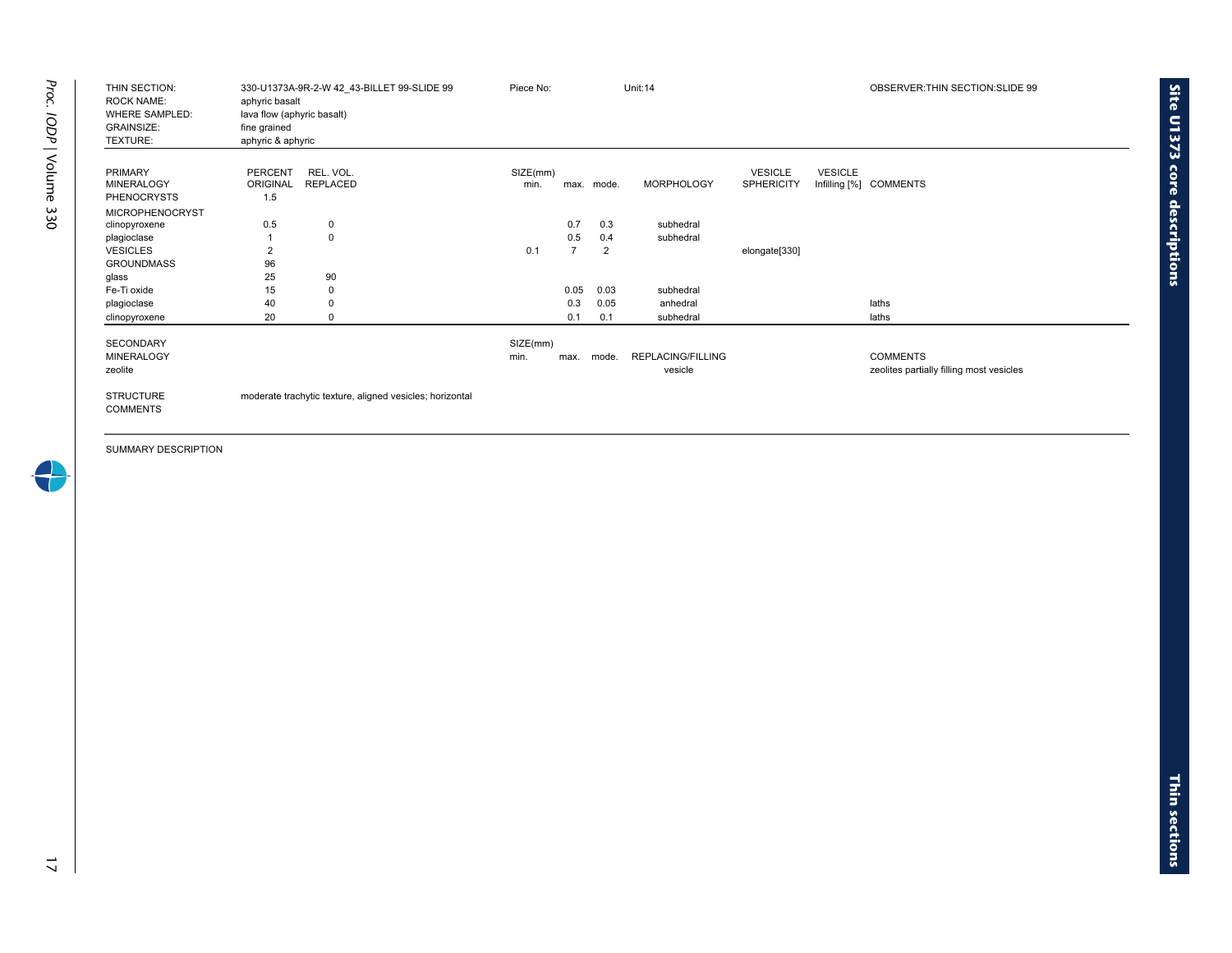| THIN SECTION:<br><b>ROCK NAME:</b><br><b>WHERE SAMPLED:</b><br><b>GRAINSIZE:</b><br>TEXTURE: | volcanic sandstone<br>lava flow with peperitic top<br>fine grained<br>aphyric & aphyric | 330-U1373A-9R-2-W 76 79-BILLET 100-SLIDE 100  | <b>Unit:15</b><br>Piece No: |                |                |                                     |                                     |                | OBSERVER: THIN SECTION: SLIDE 100 |
|----------------------------------------------------------------------------------------------|-----------------------------------------------------------------------------------------|-----------------------------------------------|-----------------------------|----------------|----------------|-------------------------------------|-------------------------------------|----------------|-----------------------------------|
| <b>PRIMARY</b><br><b>MINERALOGY</b><br><b>PHENOCRYSTS</b><br><b>MICROPHENOCRYST</b>          | REL. VOL.<br><b>PERCENT</b><br><b>REPLACED</b><br>ORIGINAL<br>1.6                       |                                               | SIZE(mm)<br>min.            |                | max. mode.     | <b>MORPHOLOGY</b>                   | <b>VESICLE</b><br><b>SPHERICITY</b> | <b>VESICLE</b> | Infilling [%] COMMENTS            |
| olivine                                                                                      | 0.1<br>0                                                                                |                                               |                             | 0.3            | 0.3            | subhedral                           |                                     |                |                                   |
| plagioclase                                                                                  | 0.5<br>0                                                                                |                                               |                             | 0.5            | 0.4            | subhedral                           |                                     |                |                                   |
| clinopyroxene                                                                                | $\mathbf 0$                                                                             |                                               |                             | 0.3            | 0.2            | subhedral                           |                                     |                | radiate arrangement               |
| <b>VESICLES</b>                                                                              | 10                                                                                      |                                               | 0.1                         | $\overline{4}$ | $\overline{2}$ |                                     | low[330]                            |                |                                   |
| <b>GROUNDMASS</b>                                                                            | 90                                                                                      |                                               |                             |                |                |                                     |                                     |                |                                   |
| Fe-Ti oxide                                                                                  | $\overline{2}$<br>0                                                                     |                                               |                             | 0.03           | 0.02           | subhedral                           |                                     |                |                                   |
| plagioclase                                                                                  | 23<br>0                                                                                 |                                               |                             | 0.4            | 0.1            | subhedral                           |                                     |                | laths                             |
| glass                                                                                        | 47<br>0                                                                                 |                                               |                             |                |                |                                     |                                     |                |                                   |
| clinopyroxene                                                                                | 28<br>$\mathbf 0$                                                                       |                                               |                             | 0.1            | 0.05           | subhedral                           |                                     |                |                                   |
| <b>SECONDARY</b><br><b>MINERALOGY</b><br>zeolite                                             |                                                                                         |                                               | SIZE(mm)<br>min.            | max.           | mode.          | <b>REPLACING/FILLING</b><br>vesicle |                                     |                | <b>COMMENTS</b>                   |
| <b>STRUCTURE</b><br><b>COMMENTS</b>                                                          |                                                                                         | no structure in groundmass; few 0.04 mm veins |                             |                |                |                                     |                                     |                |                                   |

4

**Site U1373 core**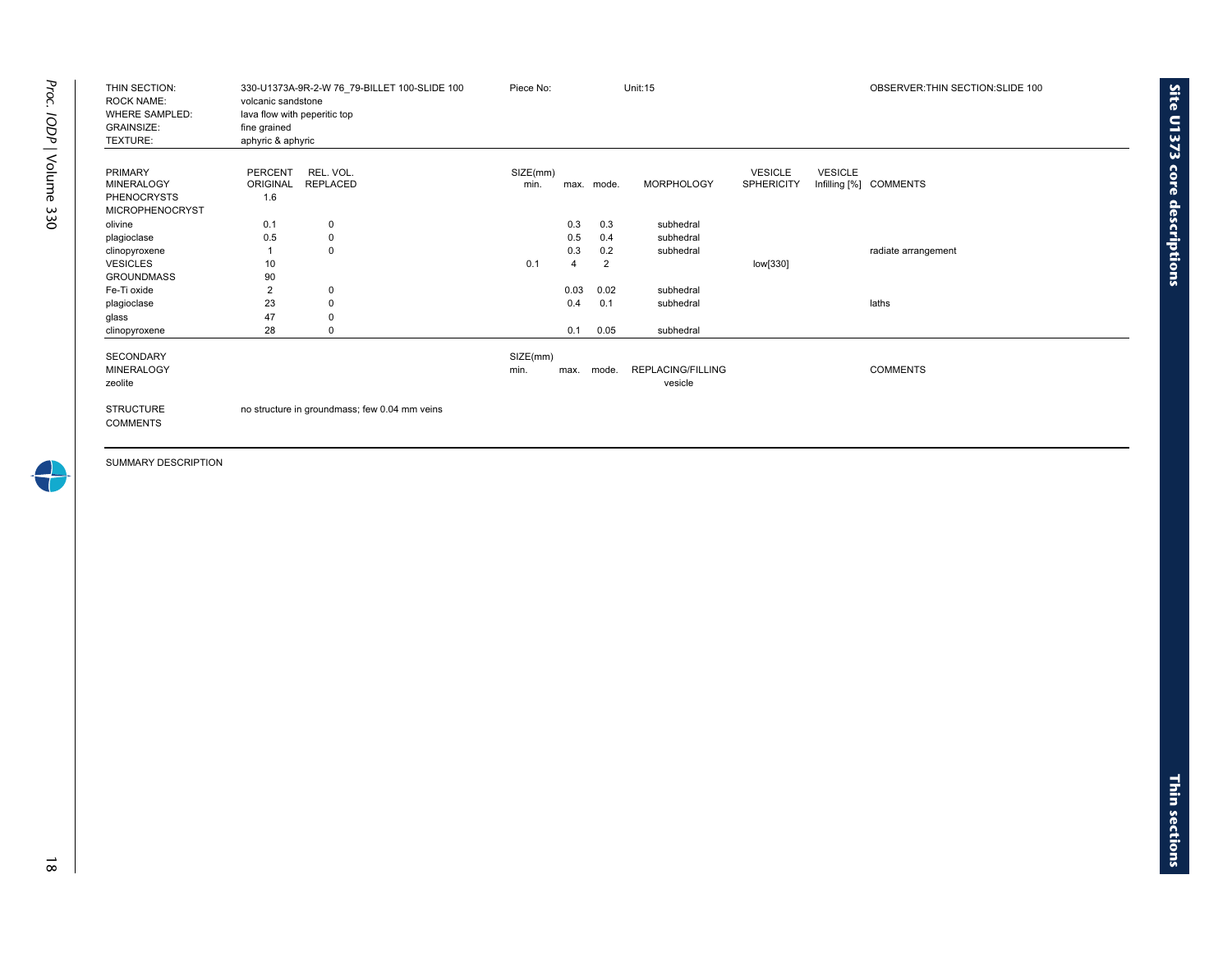| THIN SECTION:<br><b>ROCK NAME:</b><br><b>WHERE SAMPLED:</b><br><b>GRAINSIZE:</b><br>TEXTURE: | aphyric basalt<br>fine grained<br>aphyric & aphyric | 330-U1373A-9R-2-W 113 115-BILLET 101-SLIDE 101<br>lava flow with peperitic top; area with high magnetic susceptibility | Piece No: |      |            | Unit:15                  |                   |                | OBSERVER: THIN SECTION: SLIDE 101 |
|----------------------------------------------------------------------------------------------|-----------------------------------------------------|------------------------------------------------------------------------------------------------------------------------|-----------|------|------------|--------------------------|-------------------|----------------|-----------------------------------|
| <b>PRIMARY</b>                                                                               | <b>PERCENT</b>                                      | REL. VOL.                                                                                                              | SIZE(mm)  |      |            |                          | <b>VESICLE</b>    | <b>VESICLE</b> |                                   |
| <b>MINERALOGY</b>                                                                            | ORIGINAL                                            | <b>REPLACED</b>                                                                                                        | min.      |      | max. mode. | <b>MORPHOLOGY</b>        | <b>SPHERICITY</b> |                | Infilling [%] COMMENTS            |
| <b>PHENOCRYSTS</b><br><b>MICROPHENOCRYST</b>                                                 | 3.5                                                 |                                                                                                                        |           |      |            |                          |                   |                |                                   |
| plagioclase                                                                                  | 0.5                                                 | $\mathbf 0$                                                                                                            |           | 1    | 0.6        | subhedral                |                   |                |                                   |
| clinopyroxene                                                                                | 0.2                                                 | $\mathbf 0$                                                                                                            |           | 0.5  | 0.2        | subhedral                |                   |                |                                   |
| olivine                                                                                      | 3                                                   | 100                                                                                                                    |           | 0.6  | 0.4        | subhedral                |                   |                |                                   |
| <b>VESICLES</b>                                                                              | 5                                                   |                                                                                                                        | 0.13      | 5.5  | 1.8        |                          | low[330]          |                |                                   |
| <b>GROUNDMASS</b>                                                                            | 95                                                  |                                                                                                                        |           |      |            |                          |                   |                |                                   |
| plagioclase                                                                                  | 29                                                  | 0                                                                                                                      |           | 0.3  | 0.1        | subhedral                |                   |                | laths                             |
| glass                                                                                        | 13                                                  | 0                                                                                                                      |           |      |            |                          |                   |                |                                   |
| olivine                                                                                      | 20                                                  | 100                                                                                                                    |           | 0.1  | 0.05       | subhedral                |                   |                |                                   |
| Fe-Ti oxide                                                                                  | 4                                                   | 0                                                                                                                      |           | 0.04 | 0.02       | subhedral                |                   |                |                                   |
| clinopyroxene                                                                                | 29                                                  | 0                                                                                                                      |           | 0.1  | 0.02       | subhedral                |                   |                |                                   |
| <b>SECONDARY</b>                                                                             |                                                     |                                                                                                                        | SIZE(mm)  |      |            |                          |                   |                |                                   |
| <b>MINERALOGY</b>                                                                            |                                                     |                                                                                                                        | min.      | max. | mode.      | <b>REPLACING/FILLING</b> |                   |                | <b>COMMENTS</b>                   |
| <b>STRUCTURE</b><br><b>COMMENTS</b>                                                          |                                                     | weak trachytic texture; several directions                                                                             |           |      |            |                          |                   |                |                                   |

**Thin** 

**sections**

**Site U1373 core**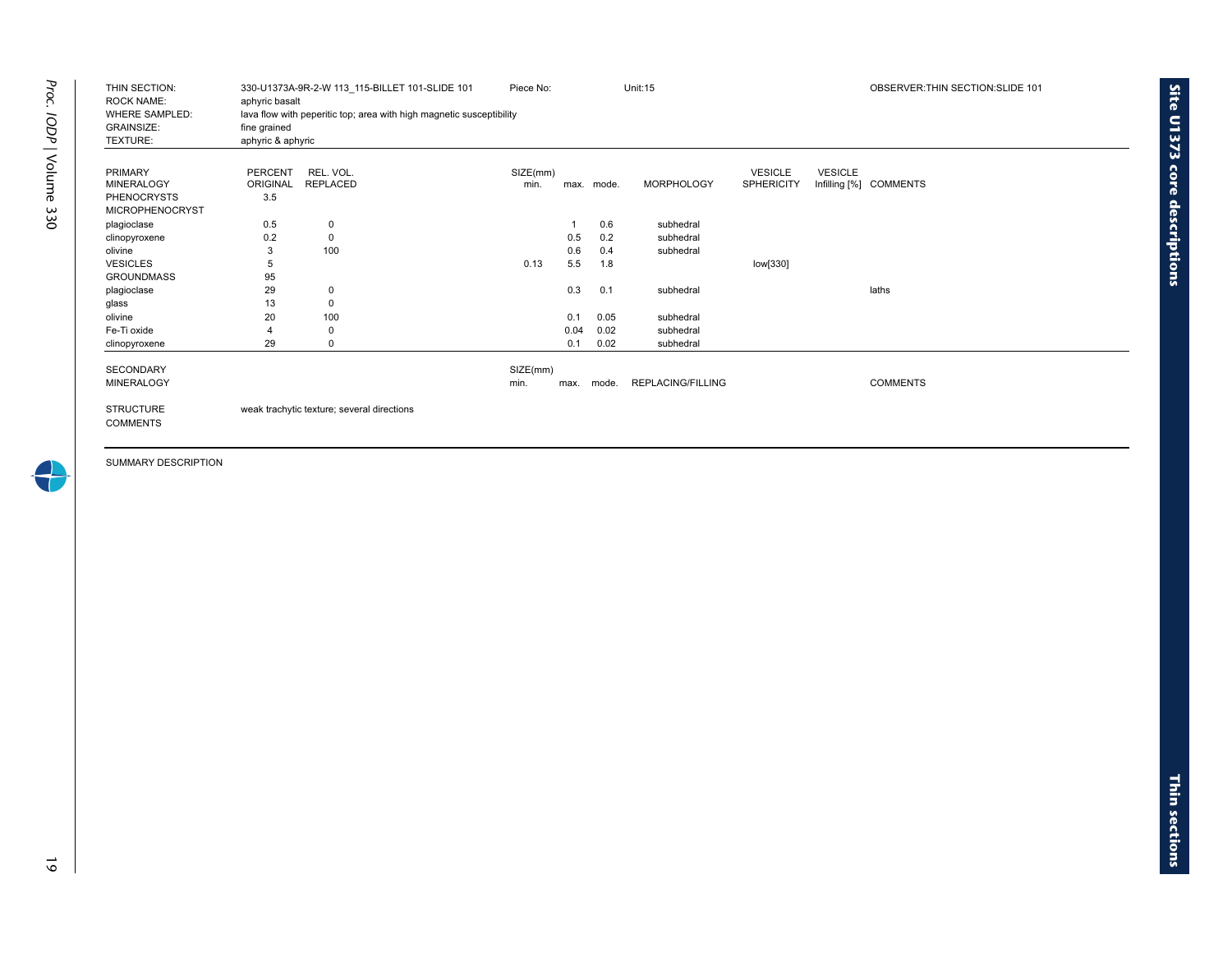| THIN SECTION:<br><b>ROCK NAME:</b><br><b>WHERE SAMPLED:</b><br><b>GRAINSIZE:</b><br>TEXTURE: | aphyric basalt<br>fine grained | 330-U1373A-9R-3-W 39 41-BILLET 102-SLIDE 102<br>vesicular in upper part of UNIT 15 (with low magnetic susceptibility)<br>aphyric & very rare glomeroporphyritic; subophytic | Piece No:        |      |              | <b>Unit:15</b>                |                              |                | OBSERVER: THIN SECTION: SLIDE 102           |
|----------------------------------------------------------------------------------------------|--------------------------------|-----------------------------------------------------------------------------------------------------------------------------------------------------------------------------|------------------|------|--------------|-------------------------------|------------------------------|----------------|---------------------------------------------|
| PRIMARY                                                                                      | PERCENT                        | REL. VOL.                                                                                                                                                                   |                  |      |              |                               | <b>VESICLE</b>               | <b>VESICLE</b> |                                             |
| <b>MINERALOGY</b>                                                                            | <b>ORIGINAL</b>                | <b>REPLACED</b>                                                                                                                                                             | SIZE(mm)<br>min. |      | max. mode.   | <b>MORPHOLOGY</b>             | <b>SPHERICITY</b>            |                | Infilling [%] COMMENTS                      |
| <b>PHENOCRYSTS</b>                                                                           | 3.5                            |                                                                                                                                                                             |                  |      |              |                               |                              |                |                                             |
| plagioclase<br><b>MICROPHENOCRYST</b>                                                        | 0.5                            | $\mathbf 0$                                                                                                                                                                 |                  | 1.6  | $\mathbf{1}$ | laths[330]                    |                              |                | centered zoning                             |
| augite                                                                                       | 0.5                            | 0                                                                                                                                                                           |                  | 0.6  | 0.1          | subhedral                     |                              |                |                                             |
| olivine                                                                                      | $\overline{2}$                 | 100                                                                                                                                                                         |                  | 0.8  | 0.5          | subhedral to<br>anhedral[330] |                              |                |                                             |
| <b>VESICLES</b>                                                                              | $\overline{2}$                 |                                                                                                                                                                             | 0.1              | 2    | 0.8          |                               | low and<br>elongated[EXP330] | 100            |                                             |
| <b>GROUNDMASS</b>                                                                            | 94.5                           |                                                                                                                                                                             |                  |      |              |                               |                              |                |                                             |
| augite                                                                                       | 3                              | 0                                                                                                                                                                           |                  | 0.3  | 0.02         | subhedral to<br>anhedral[330] |                              |                |                                             |
| glass                                                                                        | 53                             | 100                                                                                                                                                                         |                  |      |              |                               |                              |                |                                             |
| plagioclase                                                                                  | 37                             | $\mathbf 0$                                                                                                                                                                 |                  | 0.6  | 0.01         | laths[330]                    |                              |                | Laths embedded in completely altered glass. |
| olivine                                                                                      | 0.5                            | 100                                                                                                                                                                         |                  | 0.09 | 0.02         | subhedral to<br>anhedral[330] |                              |                |                                             |
| opaque mineral                                                                               | 1                              | $\mathbf 0$                                                                                                                                                                 |                  | 0.1  | 0.04         |                               |                              |                |                                             |
| <b>SECONDARY</b><br><b>MINERALOGY</b><br>clay                                                |                                |                                                                                                                                                                             | SIZE(mm)<br>min. | max. | mode.        | REPLACING/FILLING<br>vesicle  |                              |                | <b>COMMENTS</b>                             |
| <b>STRUCTURE</b><br><b>COMMENTS</b>                                                          |                                | weak trachytic texture; straight vein (0.6 mm).                                                                                                                             |                  |      |              |                               |                              |                |                                             |

**Site U1373 core**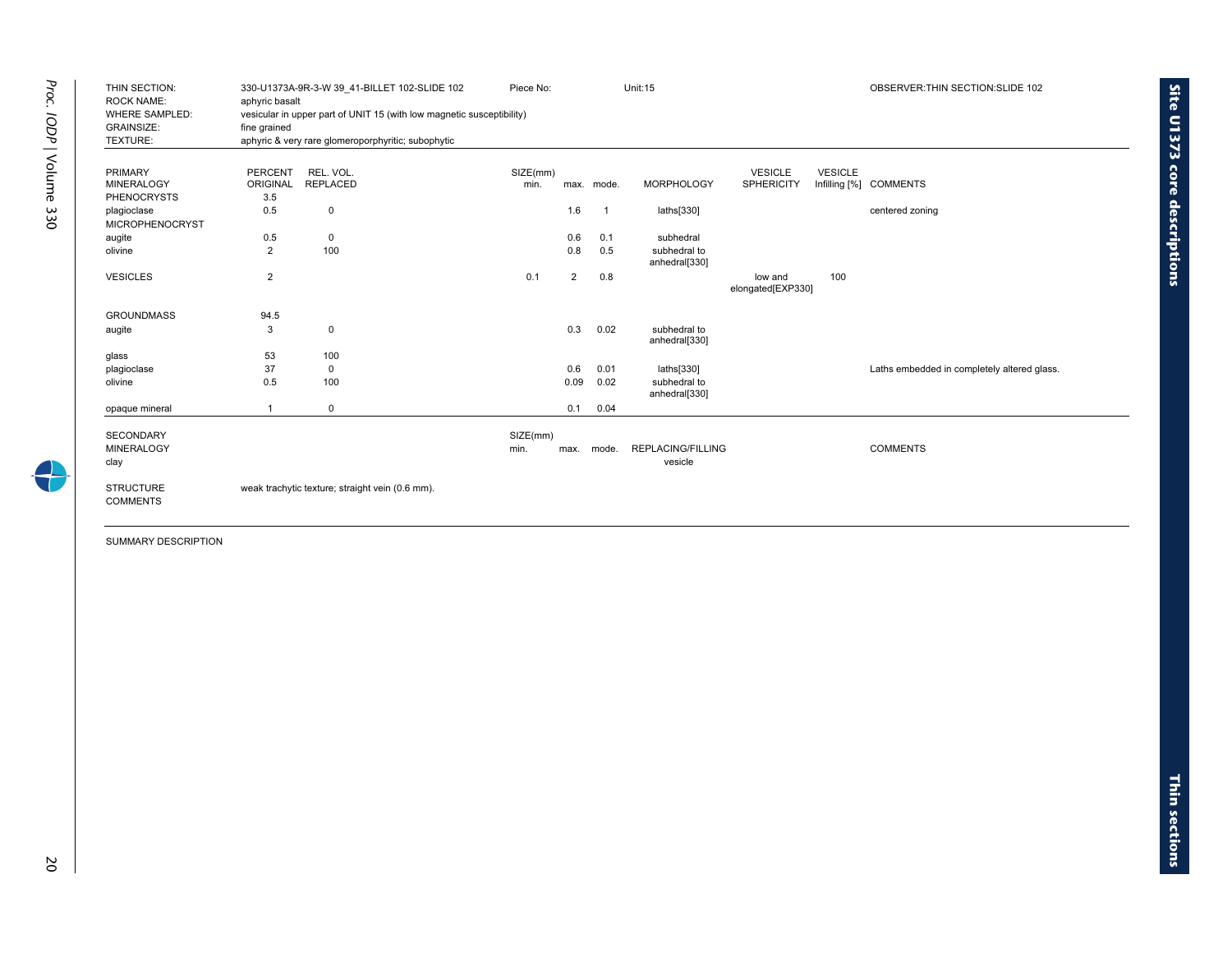| THIN SECTION:<br><b>ROCK NAME:</b><br><b>WHERE SAMPLED:</b><br><b>GRAINSIZE:</b><br>TEXTURE: | aphyric basalt<br>fine grained<br>aphyric | 330-U1373A-10R-4-W 28 30-BILLET 103-SLIDE 103<br>non-vesicular part of unit 15, with flow texture | Piece No: |      |            | <b>Unit:15</b>                |                   |                | OBSERVER: THIN SECTION: SLIDE 103 |
|----------------------------------------------------------------------------------------------|-------------------------------------------|---------------------------------------------------------------------------------------------------|-----------|------|------------|-------------------------------|-------------------|----------------|-----------------------------------|
| <b>PRIMARY</b>                                                                               | PERCENT                                   | REL. VOL.                                                                                         | SIZE(mm)  |      |            |                               | <b>VESICLE</b>    | <b>VESICLE</b> |                                   |
| <b>MINERALOGY</b>                                                                            | ORIGINAL                                  | <b>REPLACED</b>                                                                                   | min.      |      | max. mode. | <b>MORPHOLOGY</b>             | <b>SPHERICITY</b> |                | Infilling [%] COMMENTS            |
| <b>PHENOCRYSTS</b><br><b>MICROPHENOCRYST</b>                                                 | 3                                         |                                                                                                   |           |      |            |                               |                   |                |                                   |
| augite                                                                                       |                                           | 0                                                                                                 |           | 0.2  | 0.1        | euhedral                      |                   |                |                                   |
| plagioclase                                                                                  | 0.5                                       | $\mathbf 0$                                                                                       |           | 0.8  | 0.5        | laths[330]                    |                   |                | trachytic texture                 |
| olivine                                                                                      | 1.5                                       | 100                                                                                               |           | 0.6  | 0.3        | subhedral to<br>anhedral[330] |                   |                |                                   |
| <b>GROUNDMASS</b>                                                                            | 97                                        |                                                                                                   |           |      |            |                               |                   |                |                                   |
| olivine                                                                                      | 1                                         | 100                                                                                               |           | 0.08 | 0.03       | subhedral to<br>anhedral[330] |                   |                |                                   |
| opaque mineral                                                                               | 6                                         | 0                                                                                                 |           | 0.02 | 0.01       |                               |                   |                |                                   |
| plagioclase                                                                                  | 40                                        | $\mathbf 0$                                                                                       |           | 0.3  | 0.1        | laths[330]                    |                   |                |                                   |
| glass                                                                                        | 48                                        | 100                                                                                               |           |      |            |                               |                   |                |                                   |
| augite                                                                                       | 2                                         | 0                                                                                                 |           | 0.08 | 0.06       | subhedral                     |                   |                |                                   |
| <b>SECONDARY</b>                                                                             |                                           |                                                                                                   | SIZE(mm)  |      |            |                               |                   |                |                                   |
| <b>MINERALOGY</b>                                                                            |                                           |                                                                                                   | min.      | max. | mode.      | REPLACING/FILLING             |                   |                | <b>COMMENTS</b>                   |
| <b>STRUCTURE</b><br><b>COMMENTS</b>                                                          |                                           | new-vertical trachytic flow texture.                                                              |           |      |            |                               |                   |                |                                   |

Ŧ

**Site U1373 core**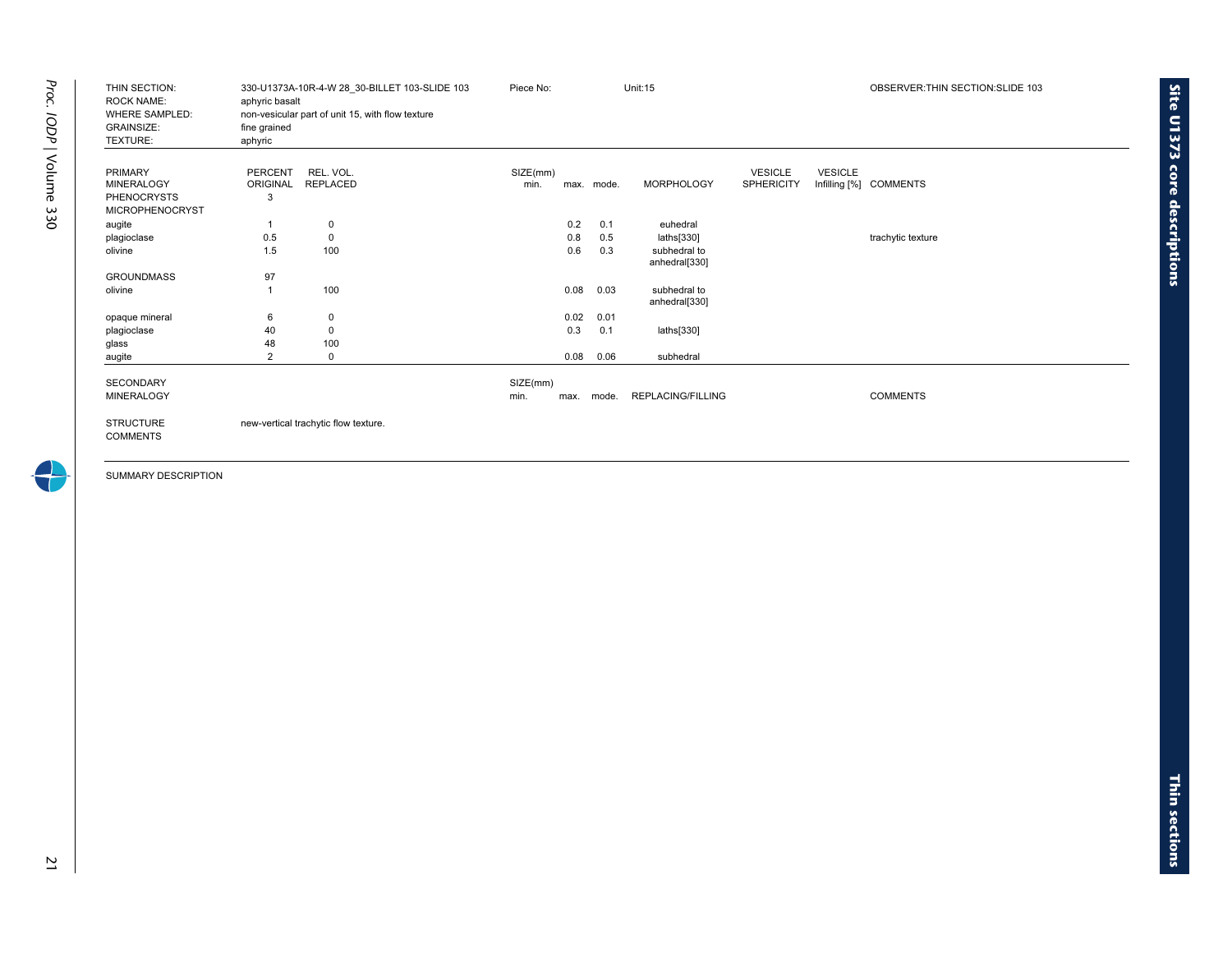| THIN SECTION:<br><b>ROCK NAME:</b><br><b>WHERE SAMPLED:</b><br><b>GRAINSIZE:</b><br>TEXTURE: | aphyric basalt basalt<br>Aphyric basalt<br>fine grained | 330-U1373A-11R-2-W 96 98-BILLET 104-SLIDE 104<br>aphyric & sometimes subophitic texture in groundmass                                           | Piece No:        |      |            | <b>Unit:15</b>                |                                     |                | OBSERVER: THIN SECTION: SLIDE 104 |
|----------------------------------------------------------------------------------------------|---------------------------------------------------------|-------------------------------------------------------------------------------------------------------------------------------------------------|------------------|------|------------|-------------------------------|-------------------------------------|----------------|-----------------------------------|
| <b>PRIMARY</b><br><b>MINERALOGY</b><br><b>PHENOCRYSTS</b><br><b>MICROPHENOCRYST</b>          | <b>PERCENT</b><br>ORIGINAL<br>0.2                       | REL. VOL.<br><b>REPLACED</b>                                                                                                                    | SIZE(mm)<br>min. |      | max. mode. | <b>MORPHOLOGY</b>             | <b>VESICLE</b><br><b>SPHERICITY</b> | <b>VESICLE</b> | Infilling [%] COMMENTS            |
| plagioclase                                                                                  | 0.2                                                     | $\Omega$                                                                                                                                        |                  | 0.9  | 0.5        | tabular                       |                                     |                |                                   |
| <b>GROUNDMASS</b>                                                                            | 99.8                                                    |                                                                                                                                                 |                  |      |            |                               |                                     |                |                                   |
| augite                                                                                       |                                                         | $\mathbf 0$                                                                                                                                     |                  | 0.4  | 0.04       | subhedral to<br>anhedral[330] |                                     |                |                                   |
| olivine                                                                                      |                                                         | 100                                                                                                                                             |                  | 0.5  | 0.2        | anhedral                      |                                     |                | replaced by green & brown clay    |
| plagioclase                                                                                  | 55                                                      | 0                                                                                                                                               |                  | 0.3  | 0.2        | laths[330]                    |                                     |                |                                   |
| opaque minerals                                                                              | 3                                                       | $\Omega$                                                                                                                                        |                  | 0.1  | 0.05       | subhedral to<br>euhedral[330] |                                     |                |                                   |
| glass                                                                                        | 39.8                                                    | 100                                                                                                                                             |                  |      |            |                               |                                     |                |                                   |
| <b>SECONDARY</b><br><b>MINERALOGY</b>                                                        |                                                         |                                                                                                                                                 | SIZE(mm)<br>min. | max. | mode.      | <b>REPLACING/FILLING</b>      |                                     |                | <b>COMMENTS</b>                   |
| <b>STRUCTURE</b><br><b>COMMENTS</b>                                                          |                                                         | weak-to moderate vertical trachytic texture; vein is straight (about 1.8 mm in size, filled with carbonate, brown clay & with palagonized rim). |                  |      |            |                               |                                     |                |                                   |

SUMMARY DESCRIPTION weak-to moderate vertical trachytic texture; vein is straight (about 1.8 mm in size, filled by carbonate, brown clay & with palagonized rim).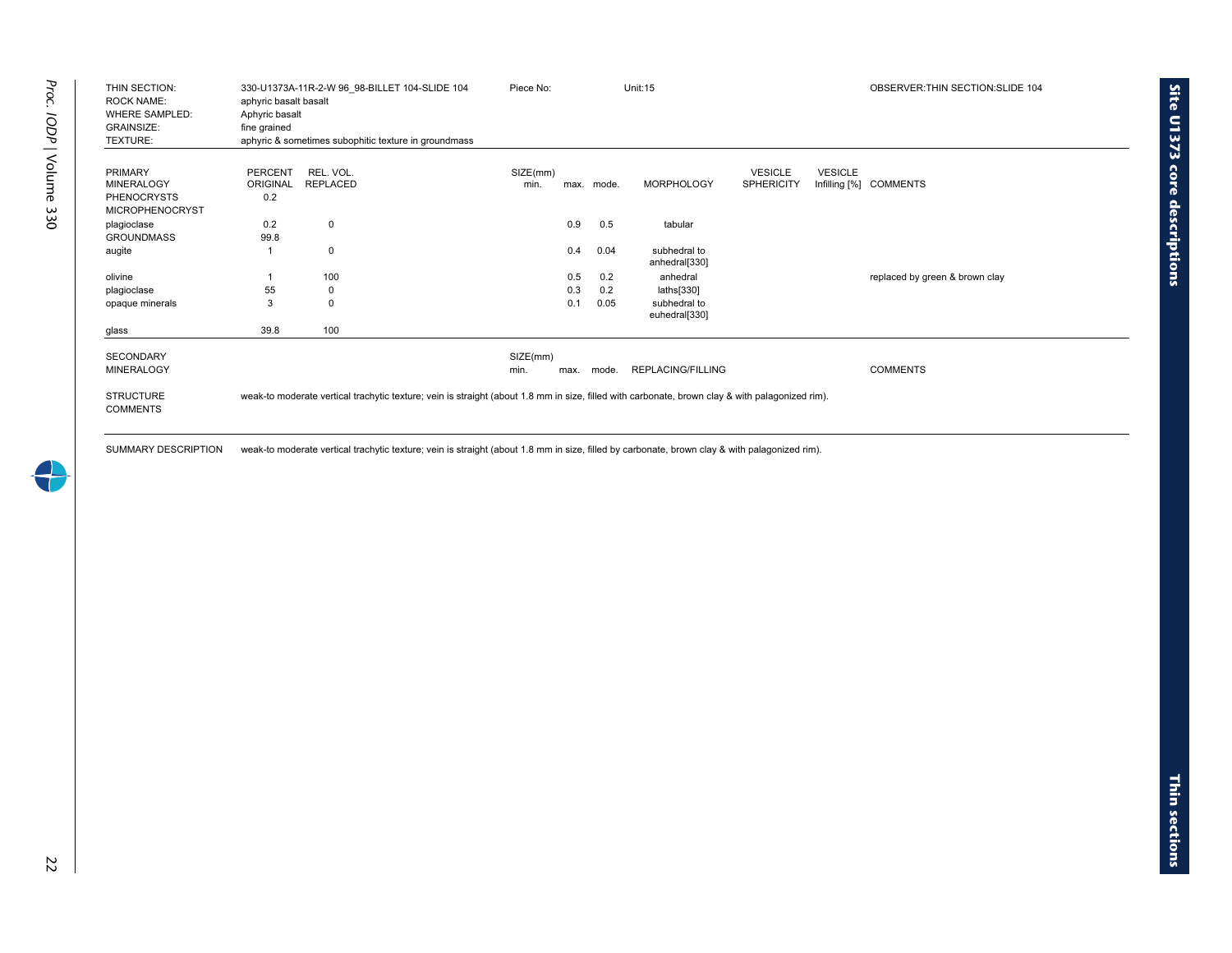| THIN SECTION:<br><b>ROCK NAME:</b><br><b>WHERE SAMPLED:</b><br><b>GRAINSIZE:</b><br>TEXTURE: | phyric patch in Unit 15<br>fine grained | 330-U1373A-13R-1-W 33 36-BILLET 105-SLIDE 105<br>moderately olivine-augite-plagioclase[EXP330] basalt<br>moderately phyric & glomeroporphyritic | Piece No:        |                |            | <b>Unit:15</b>                |                   |                | OBSERVER: THIN SECTION: SLIDE 105           |
|----------------------------------------------------------------------------------------------|-----------------------------------------|-------------------------------------------------------------------------------------------------------------------------------------------------|------------------|----------------|------------|-------------------------------|-------------------|----------------|---------------------------------------------|
| <b>PRIMARY</b>                                                                               | <b>PERCENT</b>                          | REL. VOL.                                                                                                                                       | SIZE(mm)         |                |            |                               | <b>VESICLE</b>    | <b>VESICLE</b> |                                             |
| <b>MINERALOGY</b>                                                                            | <b>ORIGINAL</b>                         | <b>REPLACED</b>                                                                                                                                 | min.             |                | max. mode. | <b>MORPHOLOGY</b>             | <b>SPHERICITY</b> |                | Infilling [%] COMMENTS                      |
| <b>PHENOCRYSTS</b>                                                                           | 8                                       |                                                                                                                                                 |                  |                |            |                               |                   |                |                                             |
| olivine                                                                                      |                                         | 100                                                                                                                                             |                  | $\overline{2}$ | 1.2        | subhedral                     |                   |                |                                             |
| plagioclase                                                                                  |                                         | $\Omega$                                                                                                                                        |                  | 1.6            | 1.2        | laths[330]                    |                   |                | glomerocrysts; zoned                        |
| augite                                                                                       |                                         | $\mathbf 0$                                                                                                                                     |                  | 1.8            | 1.2        | euhedral to<br>subhedral[330] |                   |                | glomerocrysts                               |
| <b>MICROPHENOCRYST</b>                                                                       |                                         |                                                                                                                                                 |                  |                |            |                               |                   |                |                                             |
| olivine                                                                                      | $\overline{2}$                          | 100                                                                                                                                             |                  | 0.9            | 0.4        | subhedral                     |                   |                |                                             |
| augite                                                                                       | $\overline{2}$                          | $\mathbf 0$                                                                                                                                     |                  | 0.9            | 0.6        | euhedral to<br>subhedral[330] |                   |                | glomerocrysts                               |
| plagioclase                                                                                  |                                         | $\mathbf 0$                                                                                                                                     |                  | 0.9            | 0.6        | laths[330]                    |                   |                | glomerocrysts; zoned                        |
| <b>VESICLES</b>                                                                              | $\overline{2}$                          |                                                                                                                                                 | 0.2              | 10             | 0.5        |                               | moderate[330]     |                |                                             |
| <b>GROUNDMASS</b>                                                                            | 90                                      |                                                                                                                                                 |                  |                |            |                               |                   |                |                                             |
| opaque mineral                                                                               | $\overline{4}$                          | $\mathbf 0$                                                                                                                                     |                  | 0.06           | 0.02       | subhedral to<br>anhedral[330] |                   |                |                                             |
| augite                                                                                       |                                         | $\Omega$                                                                                                                                        |                  | 0.1            | 0.01       | anhedral                      |                   |                |                                             |
| plagioclase                                                                                  | 20                                      |                                                                                                                                                 |                  | 0.2            | 0.08       | laths[330]                    |                   |                | trachytic texture                           |
| glass                                                                                        | 65                                      | $\Omega$                                                                                                                                        |                  |                |            |                               |                   |                |                                             |
| <b>SECONDARY</b><br><b>MINERALOGY</b><br>clay                                                |                                         |                                                                                                                                                 | SIZE(mm)<br>min. | max.           | mode.      | REPLACING/FILLING<br>vesicle  |                   |                | <b>COMMENTS</b><br>clay along vesicle walls |
| <b>STRUCTURE</b><br><b>COMMENTS</b>                                                          |                                         | near-vertical trachytic texture; irregular & banded veins (0.32 mm)                                                                             |                  |                |            |                               |                   |                |                                             |

**Site U1373 core**